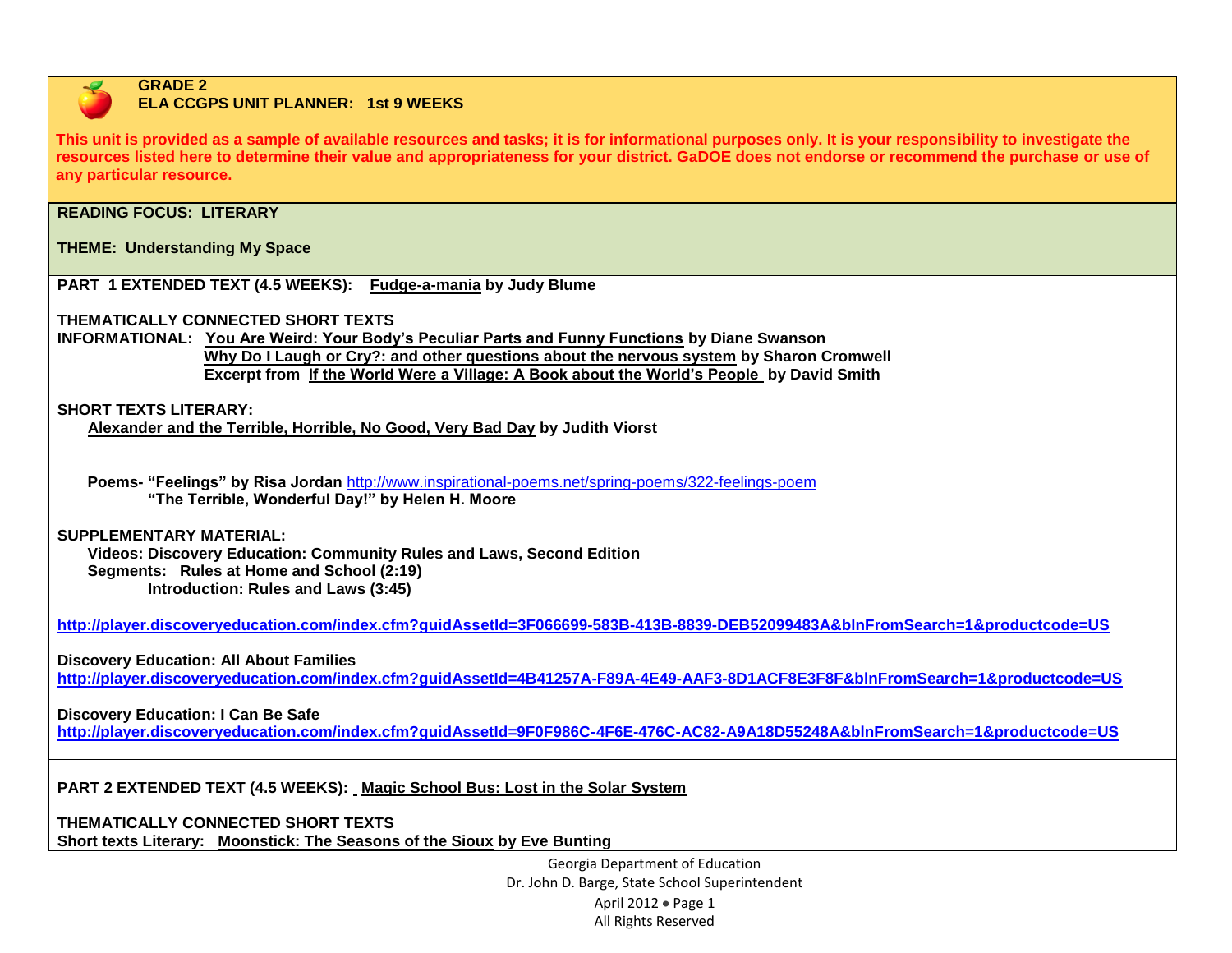# **Mama, Do You Love Me? by Barbara M. Joosse**

### **SUPPLEMENTARY MATERIAL:**

**Songs and Poems:** <http://www.canteach.ca/elementary/songspoems34.html> (listed below)

 **"Shooting Star" poem by Meisha Goldish "The Changing Moon" poem by Meisha Goldish "Moon" poem by Meisha Goldish "Family of the Sun" song (to the tune of "Farmer in the Dell")** 

**The Sun: Our Very Own Star by Jeanne Bendick Sun Up, Sun Down by Gail Gibbons**

# **PART 1 WRITING FOCUS (Narrative)**

**These prompts will be your assessments for the first 4.5 weeks:**

**Assessment 1: Alexander and the Terrible, Horrible, No Good, Very Bad Day and the poem, "***The Terrible, Wonderful Day!"* **are both about everyday happenings that we all experience as we interact with others and adjust to different settings. Write a narrative containing a sequence of events in which you could change a very bad day into a very good day for yourself or for someone else. Use temporal words to signal event order in your plan, and include details about characters' thoughts and feelings before and after the "bad day" is changed to a "good day."**

**Assessment 2: In Fudge-a-mania, Peter is constantly adjusting to unexpected situations that happen with his family. Write about a sequence of events (including a beginning, middle and end) to describe a personal family experience of which you were a part, being sure to include characters' actions, thoughts and feelings.**

**PART 2 WRITING FOCUS (Narrative) This prompt will be your assessment during the second 4.5 weeks:**

**Assessment 3: In Magic School Bus Lost In the Solar System, the class went on a trip into space. Create a comic strip to assist in the telling of a trip into space Illustrations and dialogue should convey sequence of events and should display characters' actions, thoughts and feelings. Reference to moon and sun is required. Write a narrative to provide detailed explanation of events from comic strip. (Presentations will be videotaped for peer and self-analysis.)** 

**NARRATIVE COLLABORATIVE PROJECT (to be completed in groups of 3 or 4) In Magic School Bus Lost in the Solar System the class went on a trip into space. Plan a trip into space with members of your group. Include a sequence of events. Characters' actions, thoughts and feelings should be evident in illustrations, in writing and in narration of events.** 

**Prewriting- Illustrate a sequence of events involved in taking a trip into space. Illustration should show what will happen first, next, then and last. (Provide large paper with landscape orientation for illustrations)**

**Part 2: Collaborate to plan actions for each event in story. Record (in writing) important information to describe sequence of events before dividing responsibilities of orally presenting each event.**

**Part 3: Incorporate technology (Photostory or Glogster) to produce final product to be shared with classmates. Part 4: Evaluation of self and peers following presentation. (Rubric will serve as a guide.)**

**Research Connections**:

Georgia Department of Education Dr. John D. Barge, State School Superintendent April 2012 • Page 2 All Rights Reserved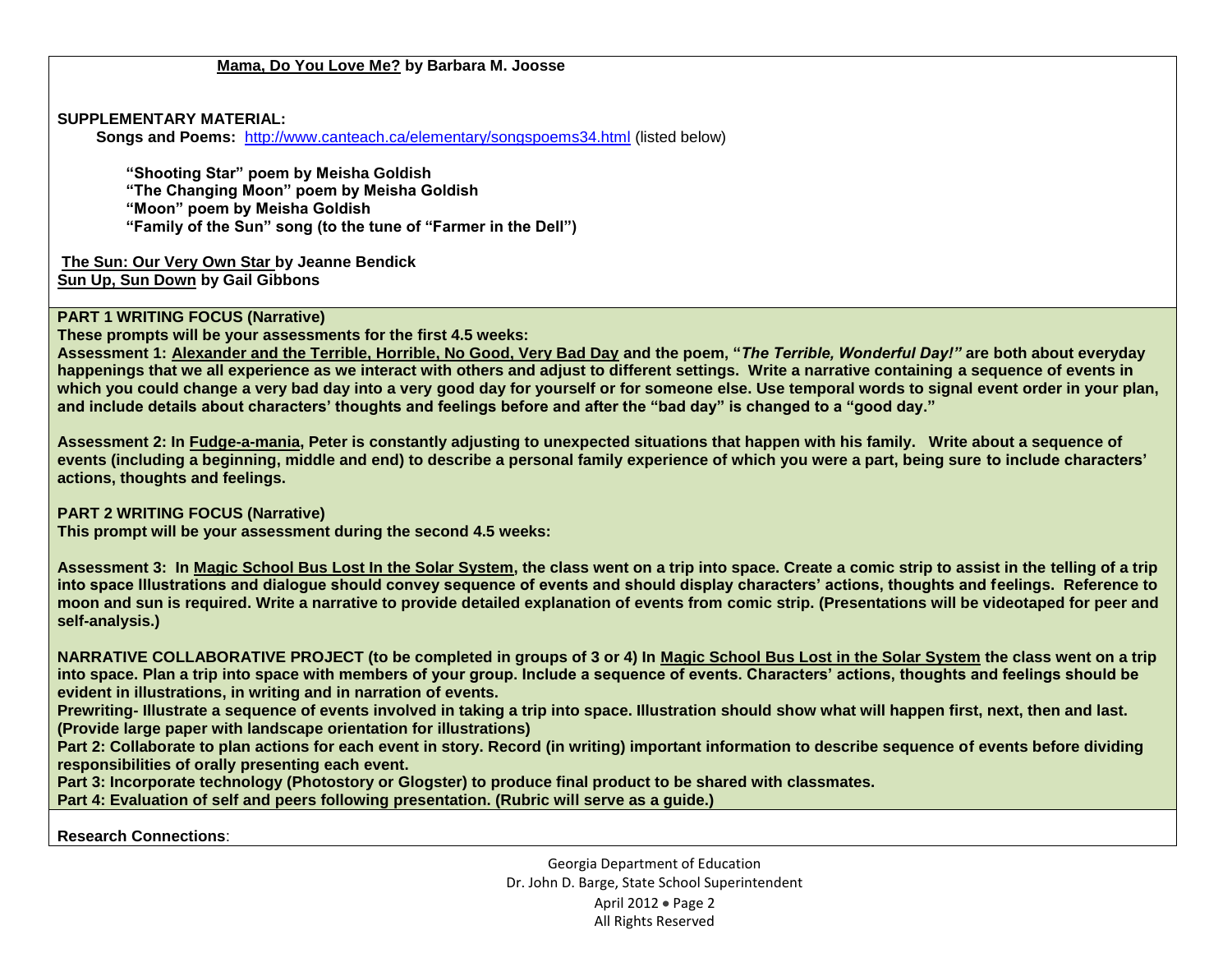### **ELACC2W7: Participate in shared research and writing projects (e.g., read a number of books on a single topic to produce a report; record science observations).**  Work in small groups to illustrate events in story

Share definitions/interesting facts about vocabulary from informational text

**ELACC2W8: Recall information from experiences or gather information from provided sources to answer a question.** Choose from variety of available resources a way to obtain information about pertinent words from text

**Suggested topics:** 

 **Routine Writing** - Journal writing, response to information read aloud or independently Ticket out the door

**ELACC2W3: Write narratives in which they recount a well-elaborated event or short sequence of events, include details to describe actions, thoughts, and feelings, use temporal words to signal event order, and provide a sense of closure.** 

**ELACC2W8: Recall information from experiences or gather information from provided sources to answer a question.**

**Fudge-a-mania**

Create a graphic organizer of family by drawing and labeling family members. List responsibilities (jobs/chores) of each member of family.

Using a Venn Diagram, compare and contrast how safety is related to Fudge-a-mania and to students' existence in and out of school.

Write/illustrate to describe favorite event from Fudge-a-mania.

**Alexander and the Terrible, Horrible, No Good, Very Bad Day** Describe the worst day you ever had. Include what happened first, next, then and last. Begin with illustrations for each part, and then add words to describe illustrations.

# **PART 1 ASSESSMENT: CONNECTING READING TO WRITING AT GRADE-APPROPRIATE LEVEL**

# **PROMPT: (NARRATIVE)**

**At completion of Module 1: Alexander and the Terrible, Horrible, No Good, Very Bad Day and the poem, "***The Terrible, Wonderful Day!"* **are both about everyday happenings that we all experience as we interact with others and adjust to different settings. Write a narrative containing a sequence of events in which you could change a very bad day into a very good day for yourself or for someone else. Use temporal words to signal event order in your plan, and include details about characters' thoughts and feelings before and after the "bad day" becomes a "good day."**

# **SKILL BUILDING TASKS**

**This unit is intended to meet the shared reading and writing workshop segments of a balanced literacy program. Reading foundational standards, while reinforced in this unit, should be taught directly during daily guided reading and explicit phonics instruction.**

**ESSENTIAL QUESTION: How are the characters' roles and responsibilities in Judy Blume's Fudge-a-mania related?**

**TASK: Flip book to Identify story characters and characters' relationships/roles** 

Georgia Department of Education Dr. John D. Barge, State School Superintendent April 2012  $\bullet$  Page 3 All Rights Reserved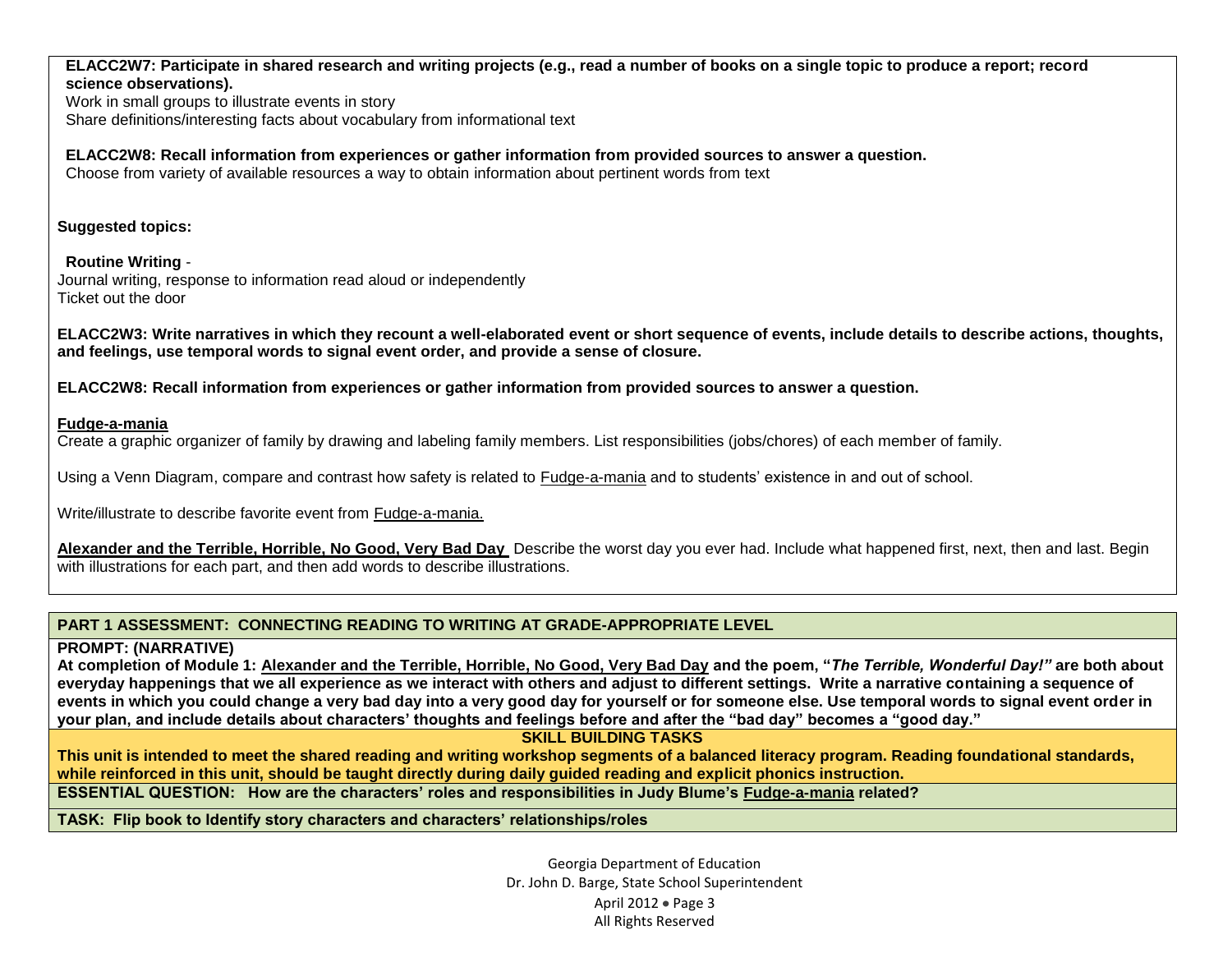#### **Standards:**

 **ELACC2RL1: Ask and answer such questions as who, what, where, when, why, and how to demonstrate understanding of key details in a text.** 

 **ELACC2RL3: Describe how characters in a story respond to major events and challenges.**

**ELACC1RF4: Read with sufficient accuracy and fluency to support comprehension.**

**a. Read on-level text with purpose and understanding.**

**ELACC2L1: Demonstrate command of the conventions of standard English grammar and usage when writing or speaking e.Use adjectives and adverbs, and choose between them depending on what is to be modified.**

**ELACC2L5: Demonstrate understanding of word relationships and nuances in word meanings. a. Identify real-life connections between words and their use (e.g., describe foods tha***t are spicy* **or** *juicy***).** 

### **Instruction:**

- Lead either small group or whole group read-aloud of chapter 1 and 2
- $\bullet$ Discuss nicknames (Fudge/Farley, Peter/Pete, Tootsie) from book and allow students to share their own nicknames and origin of the nickname
- With a partner, take turns asking who, what, where, when, why and how questions about events from Chapter 1 and 2
- Create an over-sized flip book to identify main characters from Fudge-a-mania. Tabs of book will be labeled with main characters' names (Fudge, Peter, Dad, Mom, Sheila and Jimmy)
- Model for students recording of information on each character's page, which should include a)illustration of character,b) adjectives to describe each character, and c)roles/relationships to other characters. (Additional information will be added as new information about each character is revealed later in subsequent chapters.)
- Journal Response: Choose a character introduced in Fudge-a-mania's first two chapters. Draw the character and write complete sentences to describe the character.

**Differentiation:** Model phrasing for students needing improvement with fluency during reading.

\*ASSESSMENT OPPORTUNITY

**ESSENTIAL QUESTION: In what ways do illustrations and words help the reader gain information?**

**Task: Flip books for illustrations and descriptions of family members and their roles/responsibilities**

### **Standards:**

 **ELACC2RL7: Use information gained from the illustrations and words in a print or digital text to demonstrate understanding of its characters, setting, or plot.**

**ELACC2L1: Demonstrate command of the conventions of standard English grammar and usage when writing or speaking e. Use adjectives and adverbs, and choose between them depending on what is to be modified.**

**ELACC2RF3: Know and apply grade-level phonics and word analysis skills in decoding words.**

**a. Distinguish long and short vowels when reading regularly spelled one-syllable words.**

**c. Decode regularly spelled two-syllable words with long vowels.**

**ELACC2SL1: Participate in collaborative conversations with diverse partners about** *grade 2 topics and texts* **with peers and adults in small and larger groups.** 

**a. Follow agreed-upon rules for discussions (e.g.** *gaining the floor in respectful ways, listening to others with care, speaking one at a time about* 

Georgia Department of Education Dr. John D. Barge, State School Superintendent April 2012  $\bullet$  Page 4 All Rights Reserved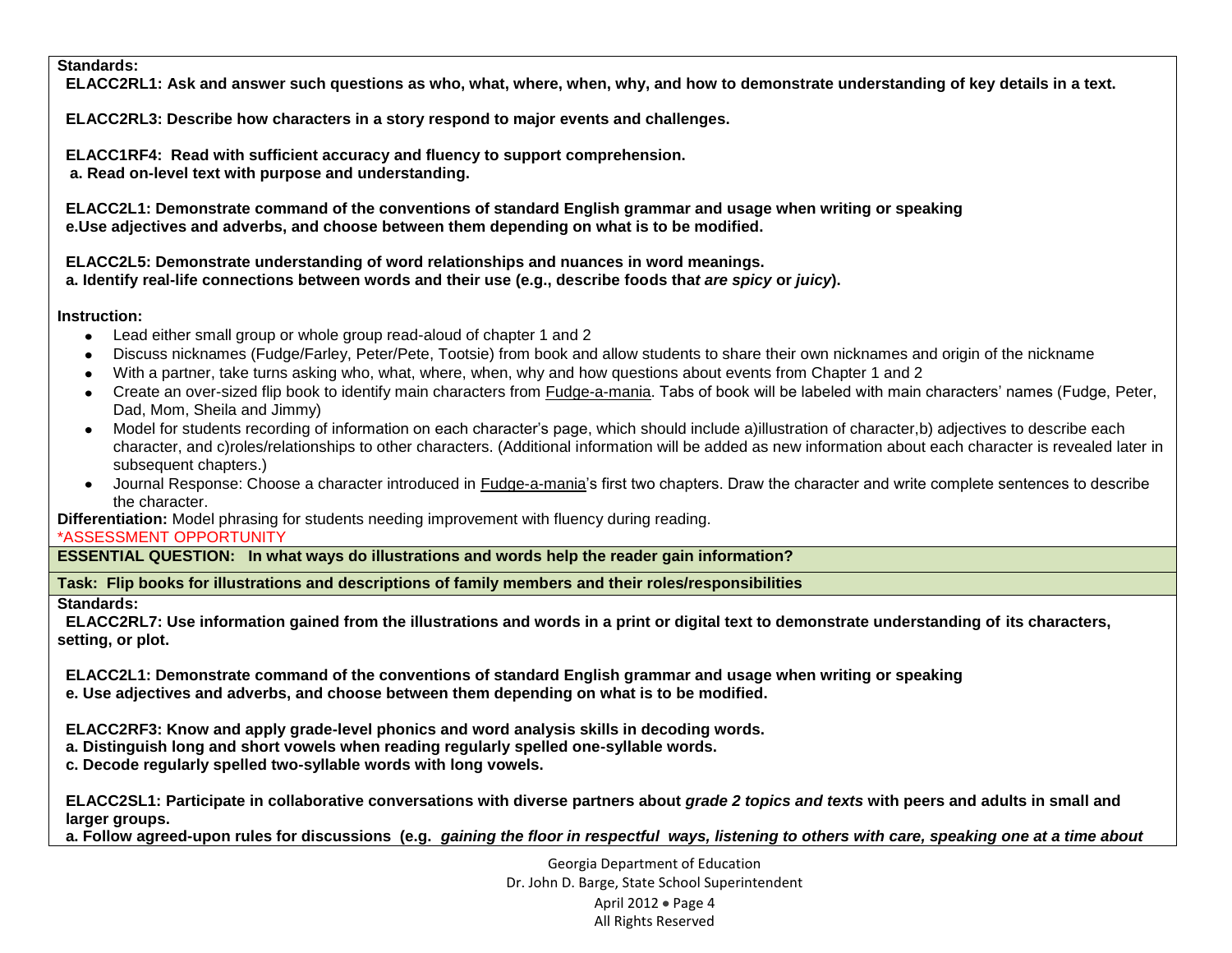### *the topics and texts under discussion***).**

# **b. Build on others' talk in conversations by linking their comments to the remarks of others.**

**Instruction:** 

- $\bullet$ Focus on character names as listed on flip book used in previous day's activity. Teacher writes name of characters as they are named on a chart, leaving space underneath to add additional words. As each character is named, share phonics and/or word analysis skills used in decoding each. (For example, in Fudge's name, sounds are /j/ /u/ /j/. Three sounds, yet five letters. List other words, such as badge, bridge, edge, and dodge. After reading words aloud with students, have students share how all the words are alike (short vowel sounds followed by /j/ sound with /j/ sound represented by -dge)
- Encourage students to add other words with same spelling pattern to chart examples are found  $\bullet$
- Continue with each character's name, focusing on the following decoding skills Peter, Sheila (2 syllable word with long vowel in one syllable) Examples for chart from book: Farley, hungry, Tootsie Mom, Dad(one-syllable cvc pattern) Examples for chart from book: tell, him, back Jimmy (2 syllable words with double consonants) Examples for chart from book: summer, supper, wedding, marry
- In teacher prepared flip books, students write names of their own family members on tabs of their own flip book. (Directions for flipbook:  $\bullet$ <http://www.netc.org/classrooms@work/classrooms/fernan/images/makeflipbook.pdf> )
- Review information on each page from flip book used yesterday including: a) illustration of character, b) adjectives to describe each character, and c) roles/relationships to other characters. Students add same 3 pieces of information for each family member
- In groups of 3 or 4, students share information in their flip book. After one student explains his/her information, next student begins by sharing a similarity between his/her work and the student who previously shared

# \*ASSESSMENT OPPORTUNITY

# **ESSENTIAL QUESTION: In what ways are characters in Fudge-a-mania like people in your family?**

### **Task: Venn Diagram for comparison of character from Fudge-a-mania and family members**

**Standards:** 

**ELACC2L1: Demonstrate command of the conventions of standard English grammar and usage when writing or speaking**

**e. Use adjectives and adverbs, and choose between them depending on what is to be modified.**

**ELACC2RL3: Describe how characters in a story respond to major events and challenges.**

**ELACC2L6: Use words and phrases acquired through conversations, reading and being read to, and responding to texts, including using adjectives and adverbs to describe**

**ELACC2SL3: Ask and answer questions about what a speaker says in order to clarify comprehension, gather additional information, or deepen understanding of a topic** 

**Instruction:** 

- Model summarizing by leading group summary of first chapter. With a partner, students compose a one-sentence summary of the second chapter.
- Review main characters using group's flip book.  $\bullet$
- In groups of 3 or 4, students share information in their flip book about their own family. After one student explains his/her information (illustration, adjectives to describe, examples of roles and responsibilities), he/she asks another group member to share a similarity or difference in his/her recorded information .
- Show sample of blank Venn diagram. Remind students of where similarities and differences are listed. Model comparison/contrast of two classmates
- Each small group uses a Venn diagram to compare/contrast roles and responsibilities of one family members as illustrated in student booklets with a character from Fudge-a-mania

Georgia Department of Education Dr. John D. Barge, State School Superintendent April 2012  $\bullet$  Page 5 All Rights Reserved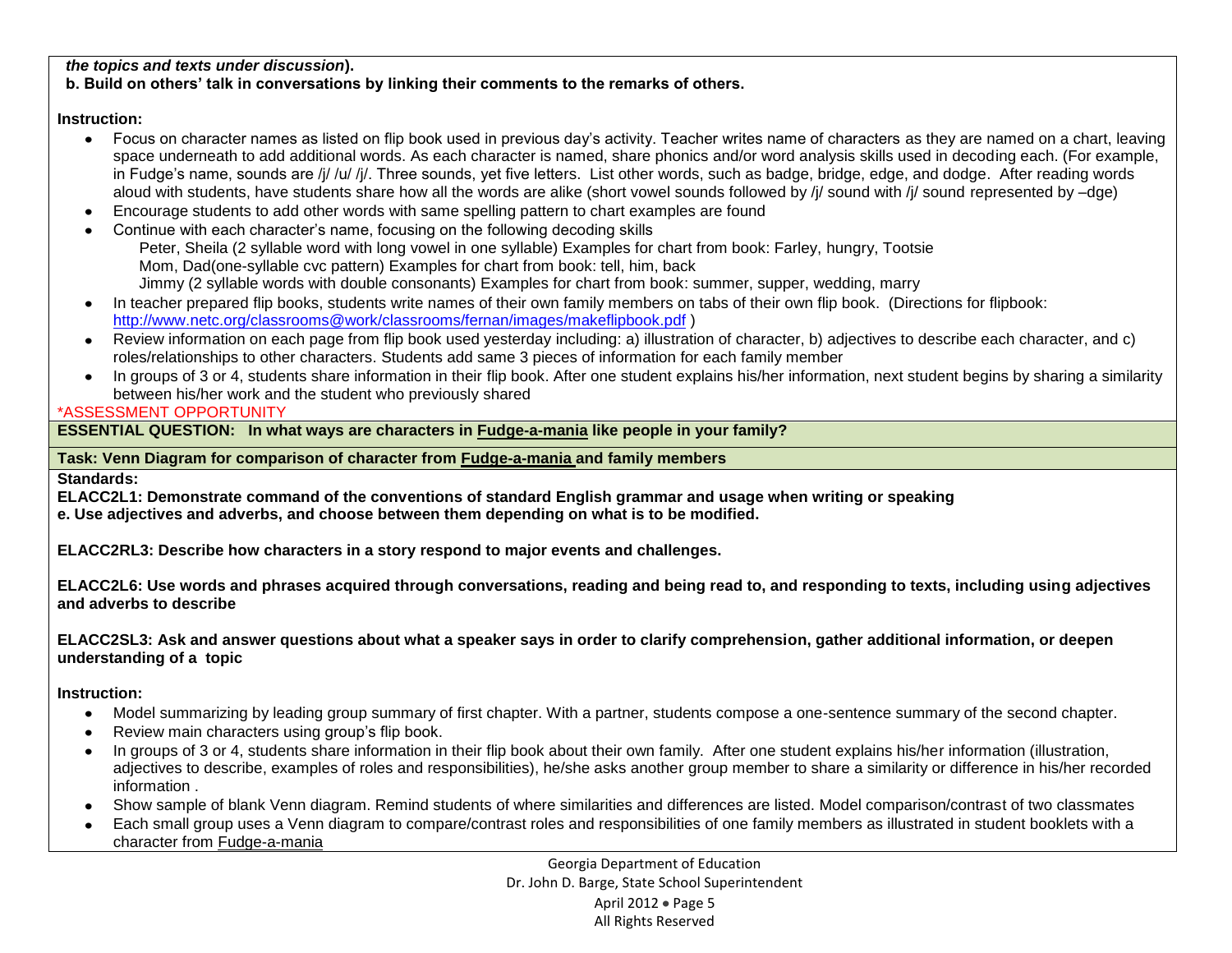### Journal Entry: Use a two column chart, with one column labeled "My Family" and the other "Hatcher Family" to compare/contrast \*ASSESSMENT OPPORTUNITY

**ESSENTIAL QUESTION: In what ways are families alike?**

### **Task: Key details, family structure**

**Standards**

**ELACC2RL3: Describe how characters in a story respond to major events and challenges.**

**ELACC2SL2: Recount or describe key ideas or details from written texts read aloud or information presented orally or through other media.** 

**ELACC2SL3: Ask and answer questions about what a speaker says in order to clarify comprehension, gather additional information, or deepen understanding of a topic or issue.** 

- With partner, review previous activity of comparing roles of characters in Fudge-a-mania with those of students' family. With partner, discuss similarities and differences of families of both students. Record information on Venn Diagram
- View video from **Discovery Education: All About Families**

**<http://player.discoveryeducation.com/index.cfm?guidAssetId=4B41257A-F89A-4E49-AAF3-8D1ACF8E3F8F&blnFromSearch=1&productcode=US>**

- Use the "Hamburger" strategy to model narrative writing in whole group setting. (**[http://www.classtools.net/education-games-php/burger\)](http://www.classtools.net/education-games-php/burger)**
	- a) Top bun- main idea
	- b) Lettuce- first event
	- c) Cheese- second event
	- d) Meat- third event
	- e) Bottom bun- closing/conclusion
- After viewing each segment, record students' retelling of main idea, followed by first, next, last events and conclusion. Reread paragraph each time new statements are added. Display final product as anchor chart for future reference.
- Optional resource: <http://www.superteacherworksheets.com/graphic-organizers/hamburger-writing-lines.pdf>
- Relate characters/situations from Fudge-a-mania to topics from video (e.g.Peter's family has different members, roles and rules than Jimmy Fargo's  $\bullet$ single-parent; Peter has brother, Jimmy has no siblings causing lifestyles/rules to differ)
- Journal Response: How is your family like other families? (Allow time to share with partner or small group)

\*ASSESSMENT OPPORTUNITY

# **ESSENTIAL QUESTION: How do I decide where and when apostrophes are needed?**

**Task: T-chart possessive nouns and contractions, sentence combinations with partners** 

**Standards:** 

**ELACC2RL7: Use information gained from the illustrations and words in a print or digital text to demonstrate understanding of its characters, setting, or plot.** 

**ELACC2L2: Demonstrate command of the conventions of Standard English capitalization, punctuation, and spelling when writing.**

**c. Use an apostrophe to form contractions and frequently occurring possessives.**

**ELACC2L1: Demonstrate command of the conventions of Standard English grammar and usage when writing or speaking. f. Produce, expand, and rearrange complete simple and compound sentences.**

> Georgia Department of Education Dr. John D. Barge, State School Superintendent April 2012  $\bullet$  Page 6 All Rights Reserved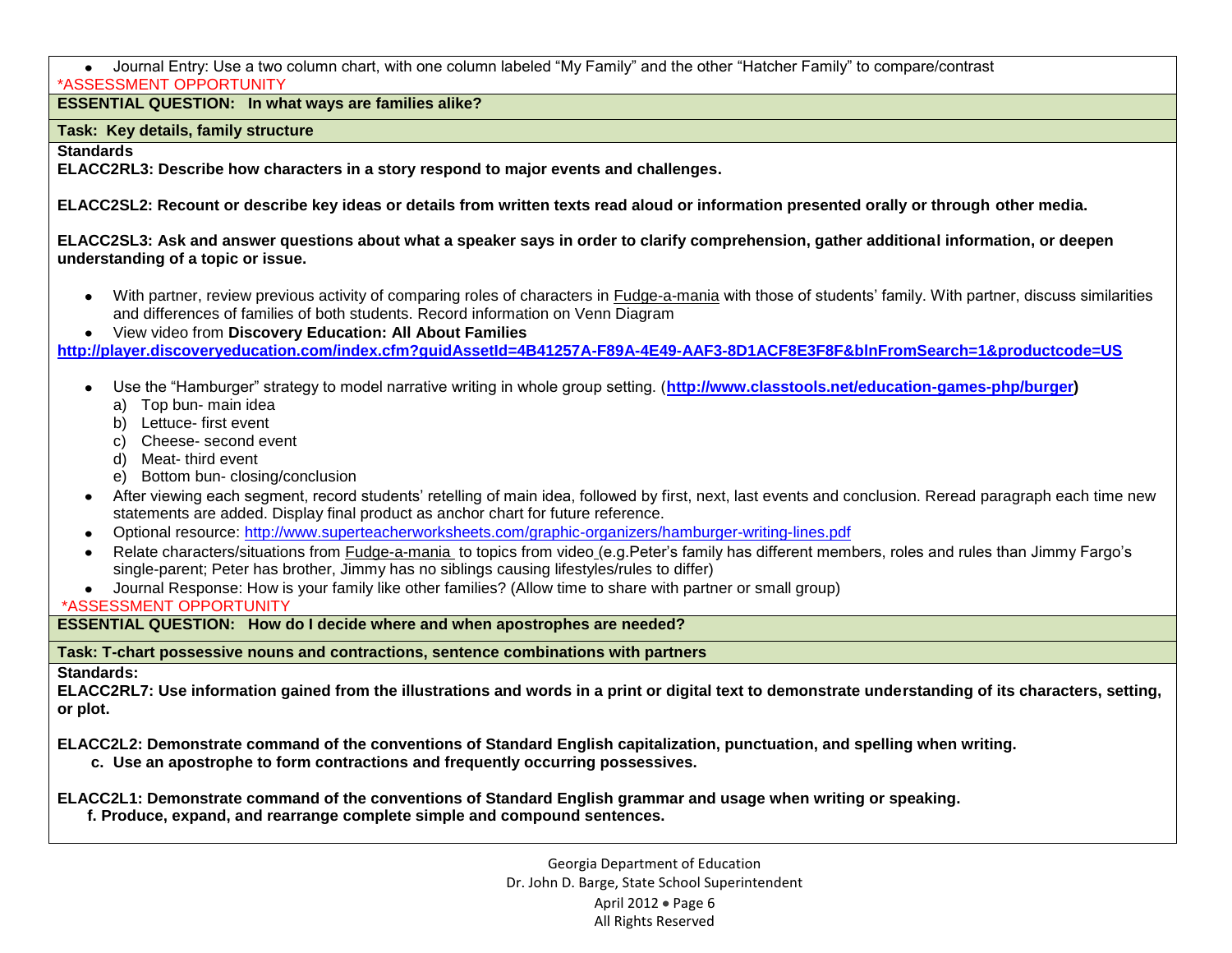### **ELACC2SL6: Produce complete sentences when appropriate to task and situation in order to provide requested detail or clarification.**

# **Instruction:**

- Provide direct instruction on use of apostrophes in contractions and possessives by locating examples from classroom
- As Chapter 3 is read aloud, students are asked to be aware of words with apostrophes. (Students are also told not to interrupt reader when apostrophes are noticed, so that content is not disrupted.) After chapter has been read, words containing apostrophes from the chapter will be analyzed by students to distinguish whether each is contraction or possessive noun. (Use t-chart with one column for contractions and another for possessives to help categorize)
- Model oral examples of both possessive nouns and contractions
- Students practice writing sentences with possessives by describing a detail about one of characters in Chapter 3
- In closing, as students orally share sentences, create compound sentences by combining 2 or more students' sentences into one compound sentence
- Teacher models correct way of writing the compound sentences as sentences are combined.

# \*ASSESSMENT OPPORTUNITY

# **ESSENTIAL QUESTION: Why is it important to tell a story in the order in which it happened?**

### **Task: characters' actions/feelings**

### **Standards:**

**ELACC2RL3: Describe how characters in a story respond to major events and challenges.**

**ELACC2RL4: Describe how words and phrases (e.g., regular beats, alliteration, rhymes, repeated lines) supply rhythm and meaning in a story, poem, or song.** 

**ELACC2RL5: Describe the overall structure of a story, including describing how the beginning introduces the story and the ending concludes the action.**

**ELACC2SL4: Tell a story or recount an experience with appropriate facts and relevant, descriptive details, speaking audibly in coherent sentences.**

**ELACC2R4: Read with sufficient accuracy and fluency to support comprehension. b.Read on-level text orally with accuracy, appropriate rate, and expression on successive readings.**

### **Instruction:**

- Review events from previous chapters by completing story map of major events from chapter 1 and 2, using table of contents as a guide (Display maps as anchor chart)
- Discuss how each chapter tells its own story and has a beginning, middle and end
- Display "Feelings" (poem)<http://www.inspirational-poems.net/spring-poems/322-feelings-poem>  $\bullet$
- Read poem aloud several times. Recognize rhythm, rhyme and author's purpose in poem
- Give each group (3 or less students) task of reading and summarizing part of chapter 4 (text has 2 sections). Combine each group with a group that read other part of chapter and swap summaries. Then, meet as whole group once more for group wide recount of major events from chapter 4
- Read poem again and have students discuss with partner similarities of text and poem
- Using their own names (or character from Fudge-a-mania, students write an acrostic poem using words to describe feelings  $\bullet$
- In conclusion, read poem chorally

DIFFERENTIATION: For students needing improvement in fluency, use audio recordings of reading before and after remediation involving phrasing and rhythm

Georgia Department of Education Dr. John D. Barge, State School Superintendent April 2012  $\bullet$  Page 7 All Rights Reserved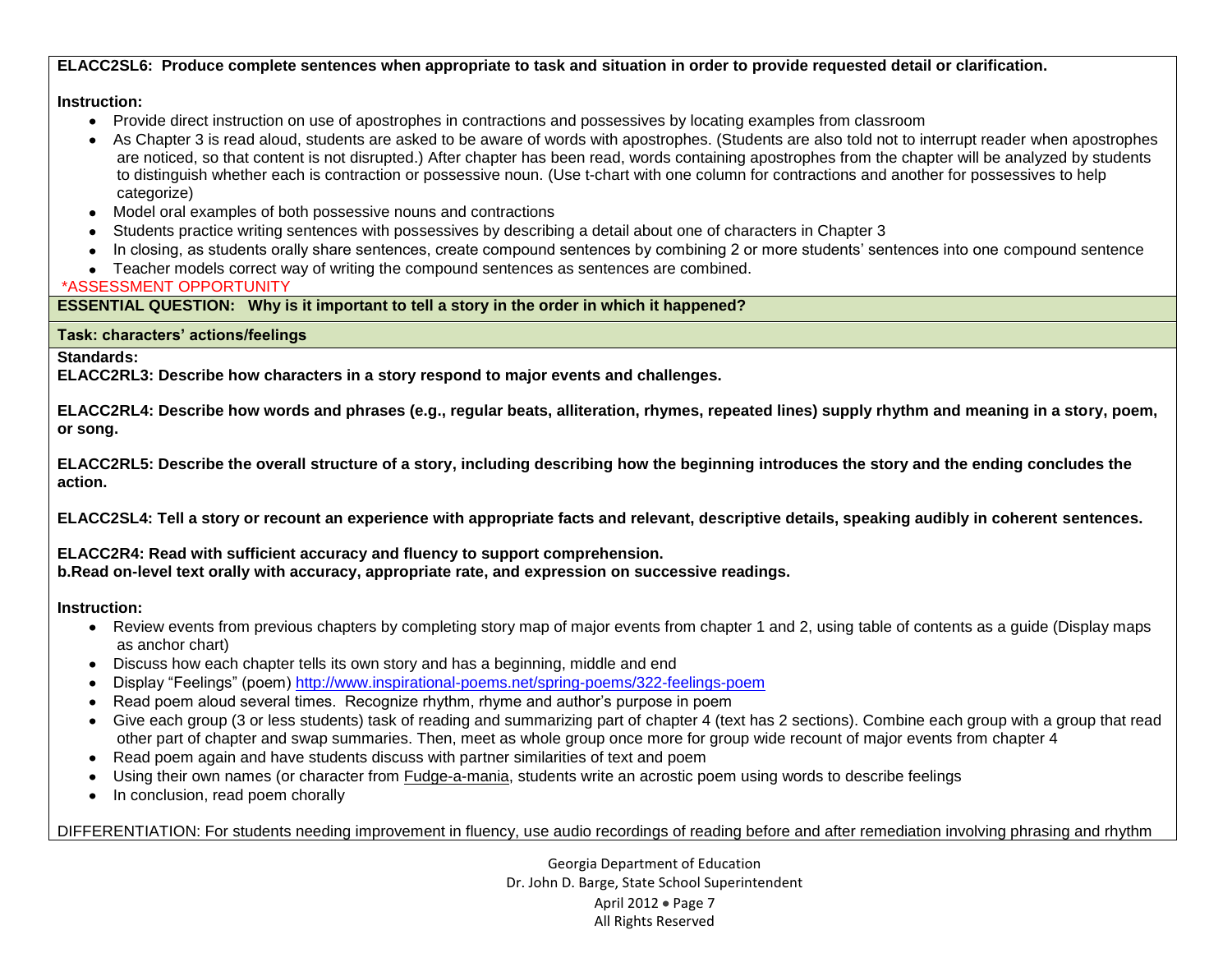\*ASSESSMENT OPPORTUNITY

**ESSENTIAL QUESTION: How do readers gain an understanding of characters' actions and feelings?**

### **Task: Rules/Safety Illustrations**

# **Standards:**

**ELACC2RL6: Acknowledge differences in the points of view of characters, including by speaking in a different voice for each character when reading dialogue aloud.**

**ELACC2RL7: Use information gathered from the illustrations and words in a print or digital text to demonstrate understanding of its characters, setting or plot**

**ELACC2SL2: Recount or describe key ideas or details from written texts read aloud or information presented orally or through other media.**

**ELACC2L1: Demonstrate command of the conventions of standard English grammar and usage when writing or speaking. f. Produce, expand, and rearrange complete simple and compound sentences.**

- Read Chapter 5 (from Fudge-a-mania) with group, stopping often to have students verbalize using sequence words to clarify event order
- Assign students to read dialogue while speaking in a voice that fits character from chapter 5
- Discuss how changing of voice helps reader understand character's thoughts, actions and feelings and helps establish mood
- View following video:  **Discovery Education: I Can Be Safe <http://player.discoveryeducation.com/index.cfm?guidAssetId=9F0F986C-4F6E-476C-AC82-A9A18D55248A&blnFromSearch=1&productcode=US>**
- Discuss ways safety/rules relates to events from chapter. (rules for pets, talking to strangers, staying with older sibling or adult, etc.)
- Students create a poster to show how safety rules discussed in video relate to Chapter 5 (Uncle Feather gets lost, Fudge talks to strangers and leaves without adult supervision) Expectations of posters include title, illustration, and complete sentence description
- Teacher generated rubric can be used for self, peer and teacher evaluation
- Allow time for sharing  $\bullet$
- With whole group, conclude with group synopsis of importance/purpose for rules

\*ASSESSMENT OPPORTUNITY

**ESSENTIAL QUESTION: How do stories/books help us understand our own lives?**

**Task: assessment preview/rough draft (writers' workshop)/final draft (2 day task)**

# **Standards:**

**ELACC2W3: Write narratives in which they recount a well-elaborated event or short sequence of events, include details to describe actions, thoughts, and feelings, use temporal words to signal event order, and provide a sense of closure.** 

**ELACC2R4: Describe how words and phrases (e.g., regular beats, alliteration, rhymes, repeated lines) supply rhythm and meaning in a story, poem, or song.**

> Georgia Department of Education Dr. John D. Barge, State School Superintendent April 2012  $\bullet$  Page 8 All Rights Reserved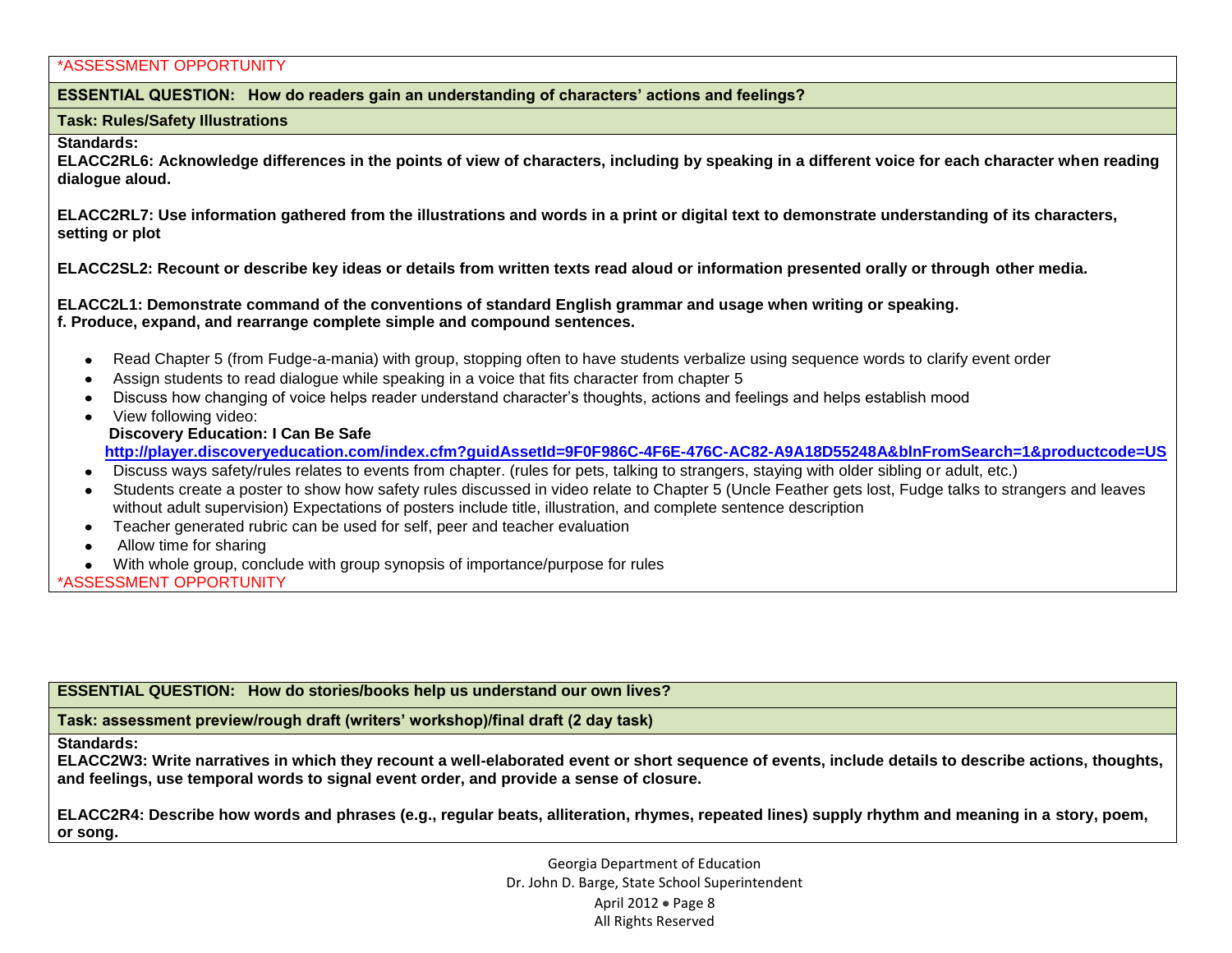**ELACC2RF3: Know and apply grade-level phonics and word analysis skills in decoding words. d. Identify words with inconsistent but common spelling-sound correspondences.**

**ELACC2W5: With guidance and support from adults and peers, focus on a topic and strengthen writing as needed by revising and editing. a. May include prewriting.** 

### **Instruction:**

- $\bullet$ Display and read aloud "The Terrible, Wonderful Day," by Helen H. Moore
- Point out words w/ -tch spelling pattern from poem
- Analyze poem (beat, rhymes, rhythm, main idea)  $\bullet$
- Read Alexander and the Terrible, Horrible, No Good, Very Bad Day by Judith Viorst  $\bullet$
- Use Venn diagram to compare/contrast poem and story.  $\bullet$
- Show assessment prompt and discuss in depth each part of assessment prompt  $\bullet$
- Review teacher made rubric  $\bullet$
- Conduct writers' workshop to provide support during writing beginning with prewriting (Use hamburger model as graphic organizer)

### DAY<sub>2</sub>

- Review poem and summarize story  $\bullet$
- Use hamburger model from previous day to guide writing of rough draft
- After self-evaluation of rough draft utilizing rubric, complete final draft of assessment  $\bullet$

#### **The Terrible, Wonderful Day!** By Helen H. Moore

- I had a sock, but I couldn't match it. My ball rolled off, and I couldn't catch it. I had an itch, and I couldn't scratch it, Oh, what a terrible day!
- I found my sock! (It was under m I found another ball instead. I took off my hat, and I COULD scratch my head— Oh, what a wonderful day!

### **PART 2 ASSESSMENT: CONNECTING READING TO WRITING AT GRADE-APPROPRIATE LEVEL**

### **PROMPT: (NARRATIVE)**

**In Fudge-a-mania, Peter is constantly adjusting to unexpected situations that happen with his family. Write about a sequence of events (including a beginning, middle and end) to describe a unexpected personal family experience in which you were involved, being sure to include characters'** 

> Georgia Department of Education Dr. John D. Barge, State School Superintendent April 2012 . Page 9 All Rights Reserved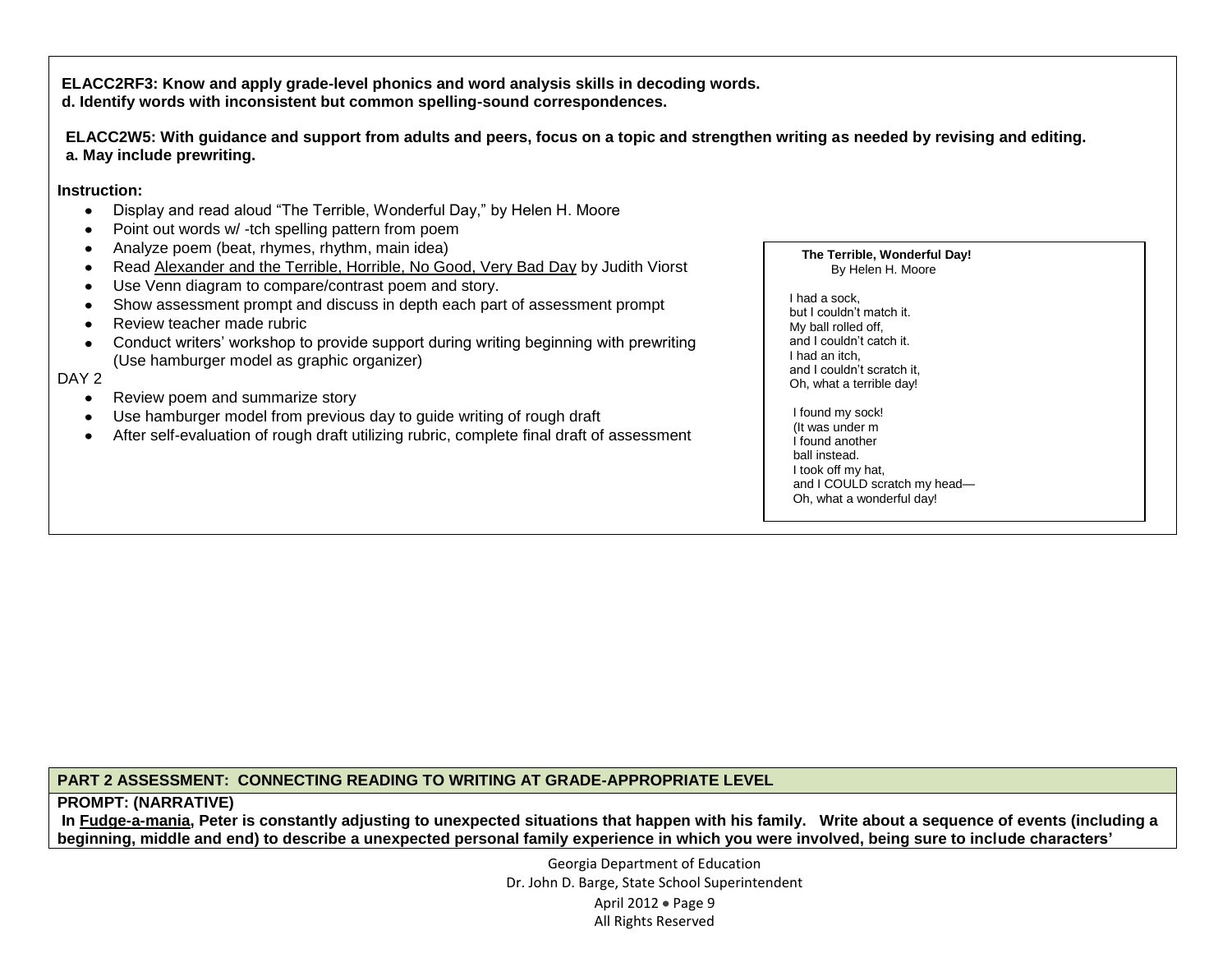**actions, thoughts and feelings. Use "hamburger" strategy [\(http://www.classtools.net/education-games-php/burger\)](http://www.classtools.net/education-games-php/burger) graphic organizer for pre-writing activity.**

# **SKILL BUILDING TASKS**

**This unit is intended to meet the shared reading and writing workshop segments of a balanced literacy program. Reading foundational standards, while reinforced in this unit, should be taught directly during daily guided reading and explicit phonics instruction.**

**ESSENTIAL QUESTION: How does a writer's choice of words influence his writing?**

**Task: Clarifying ideas/word choice/ 5 Ws and 1 H questioning with peers**

**Standards:**

**ELACC2R1: Ask and answer such questions as who, what, where, when, why, and how to demonstrate understanding of key details in a text.**

**ELACC2L4: Determine or clarify the meaning of unknown and multiple-meaning words and phrases based on grade 2 reading and content, choosing flexibly from an array of strategies.**

**a.Use sentence-level context as a clue to the meaning of a word or phrase.**

**b. Determine the meaning of the new word formed when a known prefix is added to a known word.**

**ELACC2L5: Demonstrate understanding of word relationships and nuances in word meanings. b. Distinguish shades of meaning among closely related verbs and closely related adjectives.**

**Instruction:**

- Use table of contents as a guide for summarizing main ideas in chapters previously read
- Introduce title of chapter 7 (The Best News of the Century)
- Write examples of words with cent- prefix on chart/interactive board, etc. Ex: centipede, cent, centimeter, centennial
- Discuss similarity (prefix cent-) in examples. Add other examples if possible. Model use of dictionary, including digital dictionary to find meanings of  $\bullet$ words.
- $\bullet$  Lead students to realization of relationship in meaning of the words listed (cent = 100)
- Listen to pre-recorded version of chapter 7.
- Ask/answer who, what, when, why, where and how questions relating to chapter 7 with partner
- Refer to pg 56 where the word "gurgling" is used in a sentence. Read the paragraph aloud. Discuss clues in sentence that help reader construct meaning. After predicting definition of "gurgling" consult dictionary for actual definition. Reinforce to students that they have just practiced a strategy used by good readers.
- Repeat process by reading the second paragraph on page 57. Predict definition/synonym for "condemned" by sharing response with a partner. Consult dictionary for proof of definition.
- Summarize main idea of chapter 7 using the title (The Best News of the Century)as a guide. Remind students that a good title reflects the main idea.
- In journals, have students divide paper into three columns. Label first column "Good," the second column "Better" and the third column "Best" In each column, students share their opinion of something that is good news in the "good" column, something that is better in the second column and an example of best in the third column.

DIFFERENTIATION: Give examples of other words for students to practice shades of meaning, such verbs from chapter 7 like "talked" or "ran" \*ASSESSMENT OPPORTUNITY

**Essential Question: How does an author convey a character's mood?**

**Task: Relating to characters' moods and feelings**

**Standards:**

**ELACC2RL3: Describe how characters in a story respond to major events and challenges.**

Georgia Department of Education Dr. John D. Barge, State School Superintendent April 2012 • Page 10 All Rights Reserved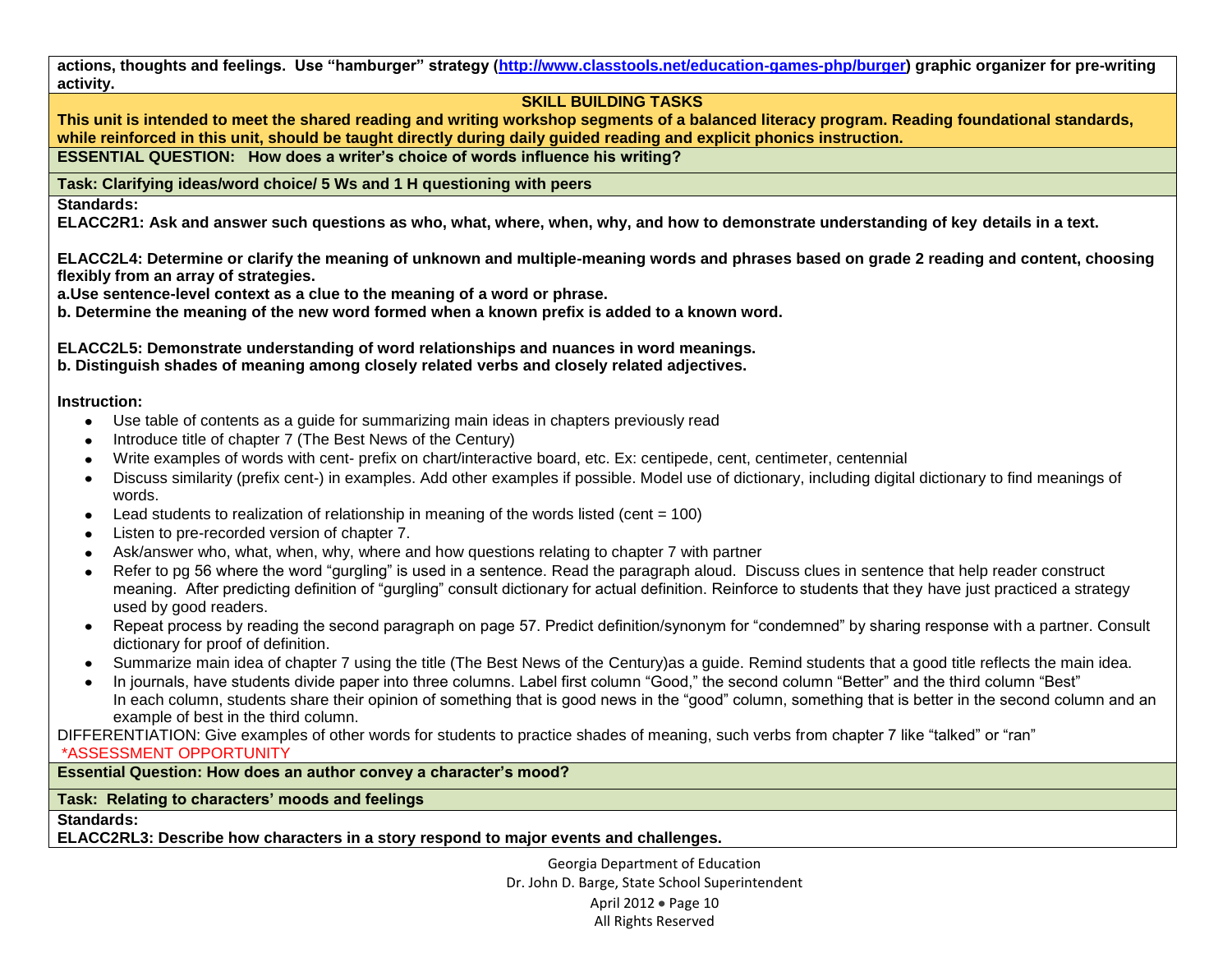**ELACC2RL6: Acknowledge differences in the points of view of characters, including by speaking in a different voice for each character when reading dialogue aloud.**

**ELACC2L2: Demonstrate command of the conventions of standard English capitalization, punctuation, and spelling when writing.**

**ELACC2L1: Demonstrate command of the conventions of standard English grammar and usage when writing or speaking. f. Produce, expand, and rearrange complete simple and compound sentences.**

### **Instruction:**

- Conduct group reading of Chapter 8, having students read character dialogue with voice to represent speaking character.
- Develop awareness of mood of characters while reading by using "mood" cards (made on index cards by students prior to reading chapter) Example of characters' moods: Peter- bad mood; Mitzi- scared/afraid; Fudge- excited
- Students hold up appropriate card as mood is represented in chapter. Remind students to read with expression and to use voice to match that of character involved in dialogue
- Journal Response: Write/draw about your favorite mood. Provide examples of things that cause you to be in that particular mood. Use complete sentences. Complete sentences are required. CHALLENGE: Combine two sentences to make one longer, smarter sounding sentence
- Provide time for sharing

**Essential Question: How can different parts of a book help readers?**

**Task: Exploring parts of informational book**

**Standards:** 

**ELACC2L3: Use knowledge of language and its conventions when writing, speaking, reading, or listening.** 

**a. Compare formal and informal uses of English.** 

**ELACC2RI5: Know and use various text features (e.g., captions, bold print, subheadings, glossaries, indexes, electronic menus, icons) to locate key facts or information in a text efficiently.**

**ELACC2SL1: Participate in collaborative conversations with diverse partners about** *grade 2 topics and texts* **with peers and adults in small and larger groups.** 

**a. Follow agreed-upon rules for discussions (e.g.** *gaining the floor in respectful ways, listening to others with care, speaking one at a time about the topics and texts under discussion***).** 

**Instruction:** 

- Show You Are Weird: Your Body's Peculiar Parts and Funny Functions and Why Do I Laugh or Cry?: and other questions about the nervous system by Sharon Cromwell. Briefly identify call number, table of contents, captions and headings, diagrams, index, and glossary of both informational books
- Ask students to explain connection between informational books (above) and chapter 8 of Fudge-a-mania. (Chapter 8 refers to germs)
- Use glossary of You Are Weird to find definition of germs  $\bullet$
- Preview table of contents to find correct pages and confirm pages with index. After turning to correct page, model acquisition of information from diagrams and captions from page before reading aloud text. As additional vocabulary (bacteria) is approached, model use glossary to define
- Provide situations to model formal and informal English for students to role play (getting principal's attention vs. getting a friend's attention, getting  $\bullet$ bumped into by an older, bigger kid versus bumping into an adult you don't know)
- In groups of 3-4, have students role play conversation about germs between doctors and/or nurses and children to model "formal" language, and then  $\bullet$ role play conversation that students might have with other kids or with people in their family about germs to model "informal" language.

Georgia Department of Education Dr. John D. Barge, State School Superintendent April 2012 • Page 11 All Rights Reserved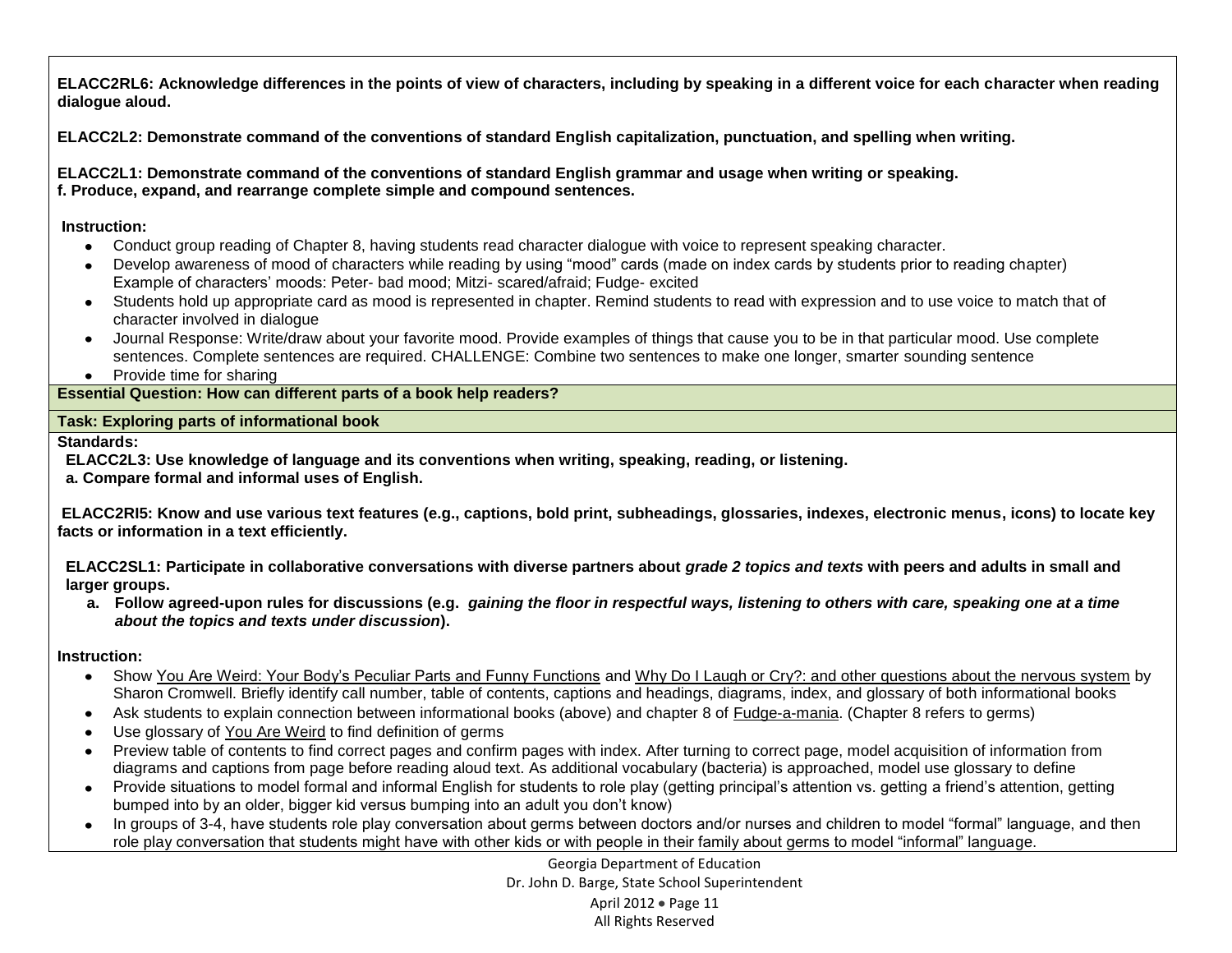- Ex: How would you tell your mom that you need to go to the bathroom? How would you tell your doctor the same thing? Different "nicknames" for body  $\bullet$ parts and body functions used in different settings is a great example for informal/formal language . (EX: ways of expressing need to use the restroom)
- Continue group reading of chapter 9 from Fudge-a-mania, referring to Why Do I Laugh or Cry?: and other questions about the nervous system for information about body's reaction to feelings of embarrassment. (Peter is embarrassed when he sees Izzie during this chapter.)
- Refer to index, glossary and table of contents for acquiring additional information
- Journal Response: Use pictures and/or words to express an experience you have had with germs  $\bullet$

**ESSENTIAL QUESTION: In what ways does changing the beginning or ending of words affect word meaning?**

**Task: Analyze and locate words with prefixes/suffixes**

**Standards:** 

**ELACC2L4: Determine or clarify the meaning of unknown and multiple-meaning words and phrases based on** *grade 2 reading and content***, choosing flexibly from an array of strategies.**

- **b. Determine the meaning of the new word formed when a known prefix is added to a known word (e.g.,** *happy/unhappy, tell/retell***).**
- **c. Use a known root word as a clue to the meaning of an unknown word with the same root (e.g.,** *addition, additional***).**

**ELACC2RF3: Know and apply grade-level phonics and word analysis skills in decoding words d.decode words with common prefixes and suffixes**

**ELACC2RL1: Ask and answer such questions as who, what, where, when, why, and how to demonstrate understanding of key details in a text.**

### **Instruction:**

- Before reading chapter 10 in small groups (differentiated by reading level), show visual/chart with examples of words containing prefixes, suffixes (or  $\bullet$ both) from chapter 10. In 1 column, have word listed, Label second column with heading of prefix, the third with suffix, and the last with definition)
- **Examples from text:**

| Word     | Prefix | <b>Base Word</b> | <b>Suffix</b> | <b>Definition</b> |
|----------|--------|------------------|---------------|-------------------|
| asked    |        | Ask              | -ed           | already requested |
| spoonful |        | Spoonful         | -tul          | a spoon full of   |
| reminded |        |                  |               |                   |

Other examples: thinking, adorable, whispered, pointing, monsters

- Begin by identifying root word and recording it. Continue recording prefixes/suffixes and definitions  $\bullet$
- After small group reading of chapter 10, take turns asking who, what, where, when, why, and how questions to demonstrate understanding of keydetails in text
- Use table/chart as visual aid in future small group meetings as well as to record examples of additional words with prefixes and suffixes as these words are discovered in other places
- With a partner, write a list of examples of words with prefixes and suffixes from the classroom
- DIFFERENTIATION: color code word parts for visual aid in discriminating between prefix, base word and suffix if needed

ASSESSMENT OPPORTUNITY

**ESSENTIAL QUESTION: What makes characters' experiences most interesting to the reader?**

# **Task: Identifying cause/effect examples from text**

**Standards:**

**ELACC2RL1: Ask and answer such questions as who, what, where, when, why, and how to demonstrate understanding of key details in a text.**

Georgia Department of Education Dr. John D. Barge, State School Superintendent April 2012 • Page 12 All Rights Reserved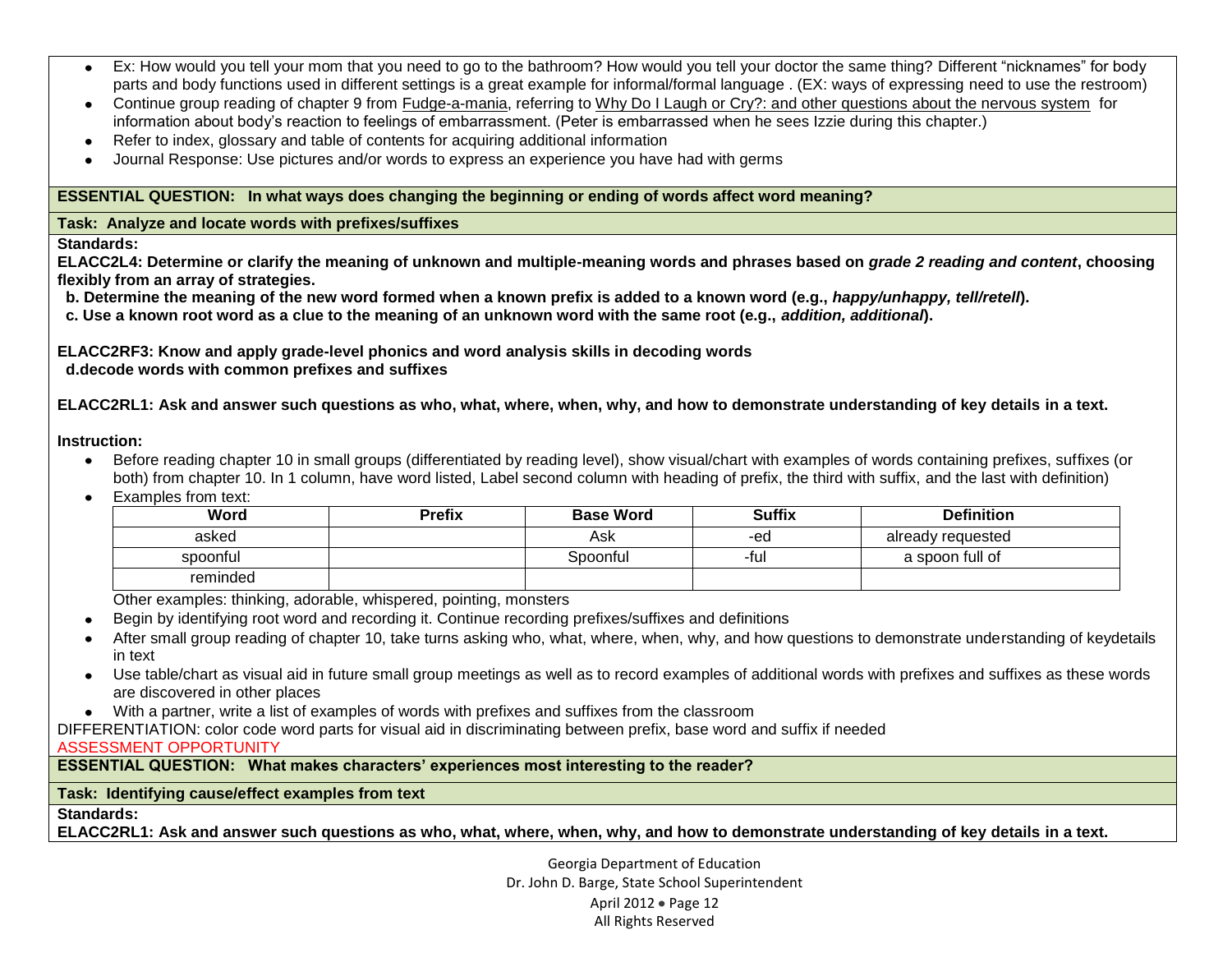**ELACC2SL1: Participate in collaborative conversations with diverse partners about** *grade 2 topics and texts* **with peers and adults in small and larger groups.**

**b. Build on others' talk in conversations by linking their comments to the remarks of others.**

**c. Ask for clarification and further explanation as needed about the topics and texts under discussion.**

**ELACC2L6: Use words and phrases acquired through conversations, reading and being read to, and responding to texts, including using adjectives and adverbs to describe**

**ELACC2RL6: Acknowledge differences in the points of view of characters, including by speaking in a different voice for each character when reading dialogue aloud.**

### **Instruction:**

- For the sake of time, teacher reads aloud narrative parts of chapters 11 & 12 until characters speak, and students read characters' parts with appropriate expression and voice
- Discuss major events. (Chapter 11- Peter swallows a fly; Chapter 12- Tootsie walks on canvas with blueberry ink on her feet)
- Use t-chart to record cause and effect in each of the events listed above
- Allow opportunity for students to give other cause/effect examples from text
- Students brainstorm ideas that could have prevented these things from happening, thus leading to discussion of purpose of rules
- View video clip about rules and laws: <http://player.discoveryeducation.com/index.cfm?guidAssetId=3F066699-583B-413B-8839-DEB52099483A&blnFromSearch=1&productcode=US> Rules at Home and School (2:19) Introduction: Rules and Laws (3:45)
- Students explain/illustrate a rule from home and a rule from school (Complete sentences required!)
- In groups of 4 or less, students orally share work and purpose for that particular rule. Students are instructed to ask for additional information if clarification of classmates' work is needed
- In whole group setting, each student reports back to whole group information they heard in small group from another student (not information about their own work!) Begin sharing with "The interesting part of \_\_\_\_\_\_\_\_\_\_'s work was…………………."

### ASSESSMENT OPPORTUNITY

**ESSENTIAL QUESTION: In what ways does capitalization and punctuation assist readers?** 

**Task: proper nouns, planning for culminating assessment**

### **Standards:**

**ELACC2SL1: Participate in collaborative conversations with diverse partners about** *grade 2 topics and texts* **with peers and adults in small and larger groups.**

**c. Ask for clarification and further explanation as needed about the topics and texts under discussion.**

**ELACC2L2: Demonstrate command of the conventions of Standard English capitalization, punctuation, and spelling when writing.** 

**a. Capitalize holidays, product names, and geographic names.** 

**ELACC2RL3: Describe how characters in a story respond to major events and challenges.**

**Instruction:** 

Georgia Department of Education Dr. John D. Barge, State School Superintendent April 2012 • Page 13 All Rights Reserved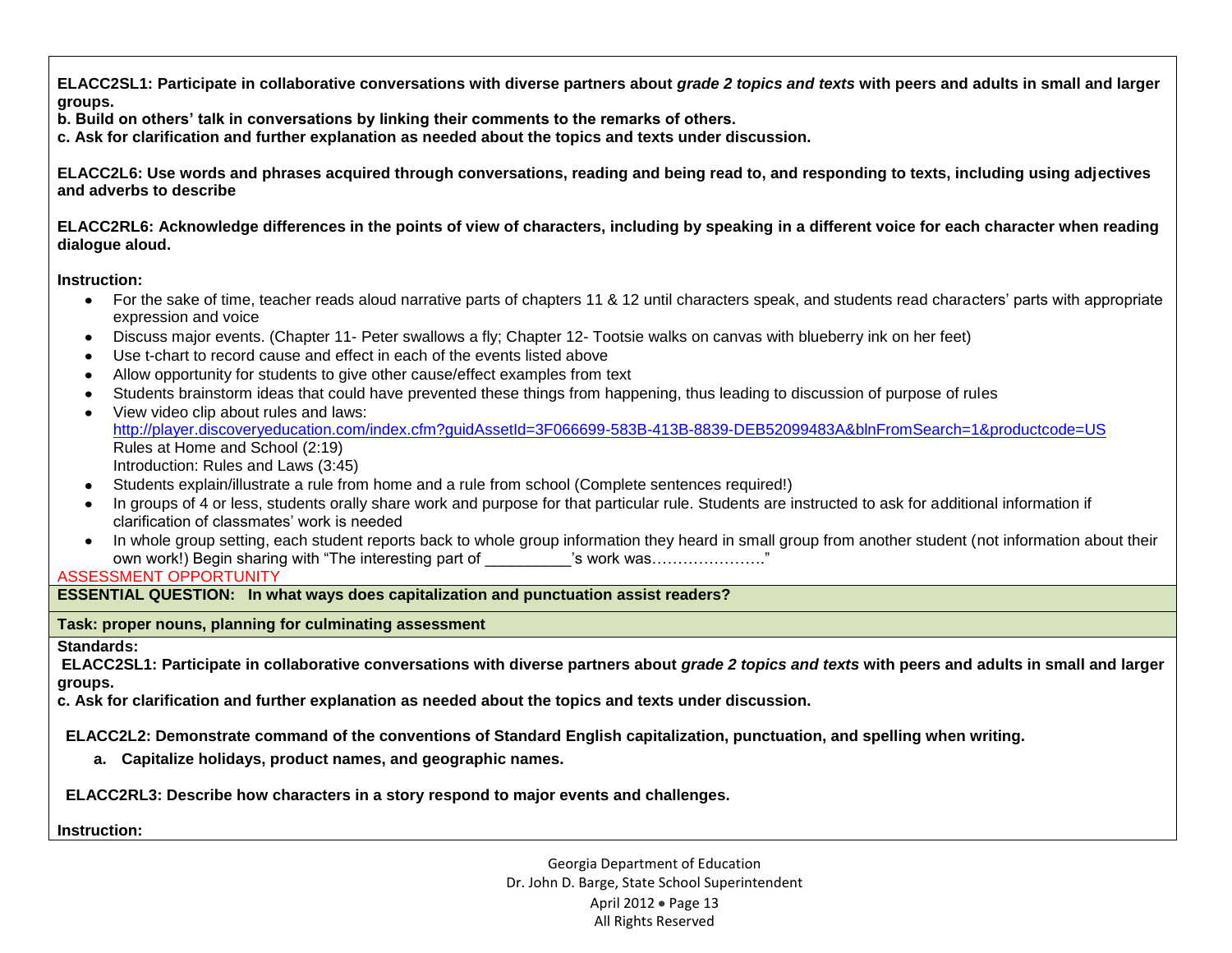- Refer back to character flipbook used earlier in unit. Add new information about new roles of characters that have been revealed throughout text. Point  $\bullet$ out proper nouns
- Read chapters 13 & 14, stopping to discuss ways that characters' behaviors change for different situations. (EX: Fudge- younger brother to Peter, big brother to Tootsie, son to his parents, ring bearer in wedding) Emphasize need for capital letters
- Upon completion of book, allow time for students to add details to flipbooks  $\bullet$
- Allow time for students to "Give one, get one" piece of information. ("Give one" piece of information from flipbook to a peer and "get one" piece of  $\bullet$ information for own book
- Review narrative writing by referring back to "Hamburger" visual. Use as a guide in review of characters' changing roles throughout Fudge-a-mania. (Topic: Name and description of character. First, he/she…., Next he/she ……., Then he/she ……. Last he/she…..)
- Discuss prompt for assessment in great detail, answering students' questions about expectations  $\bullet$
- Provide hamburger model to assist in pre-writing  $\bullet$
- Allow students opportunity to share possible topics and oral recount of sequence of events that will be part of composition

### **ESSENTIAL QUESTION: How is sequence of events important in both reading and writing?**

**Task: Preview rubric for assessment/pre-write/rough draft/publish**

**Standards:**

**ELACC2W3: Write narratives in which they recount a well-elaborated event or short sequence of events, include details to describe actions, thoughts, and feelings, use temporal words to signal event order, and provide a sense of closure.** 

**ELACC2W5: With guidance and support from adults and peers, focus on a topic and strengthen writing as needed by revising and editing. a. May include prewriting.** 

**ELACC2W6: With guidance and support from adults, use a variety of digital tools to produce and publish writing, including collaboration with peers.**

**Instruction:**

- Refer back to display of assessment prompt  $\bullet$
- Show rubric prepared by teacher. Discuss expectations in depth, allowing for questions from students
- Prewriting: Provide individual graphic organizer representative of "hamburger" strategy for student use  $\bullet$
- Writers' Workshop with teacher guidance and support  $\bullet$
- Peer Conferences (Use student writing and rubrics to provide feedback and offer suggestions to peer)
- Complete Final draft of writing and allow time for illustrations. Publish via Photostory with student recordings of narratives  $\bullet$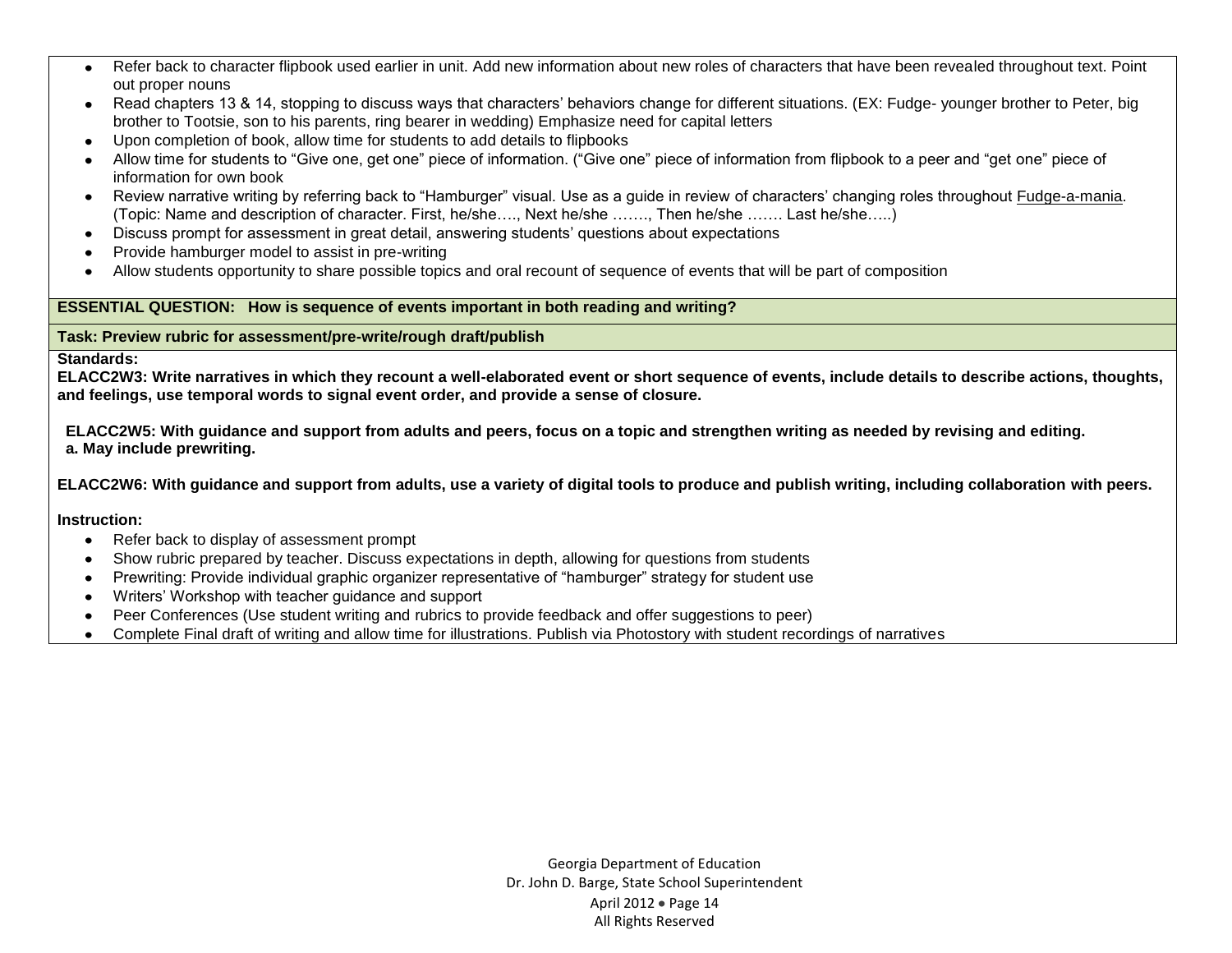# **ASSESSMENT #3: CONNECTING READING TO WRITING AT GRADE-APPROPRIATE LEVEL**

### **PROMPT: (NARRATIVE)**

**Module 3: Create a comic strip to assist in the telling of a fictional trip into space. Illustrations and dialogue should convey sequence of events as well as knowledge of solar system. Reference to moon, stars and planets is required. When presenting finished product, student will speak with expression with a different voice to represent each character.** 

### **SKILL BUILDING TASKS**

**This unit is intended to meet the shared reading and writing workshop segments of a balanced literacy program. Reading foundational standards,while reinforced in this unit, should be taught directly during daily guided reading and explicit phonics instruction.**

**ESSENTIAL QUESTION: How do images help in informational texts?**

**Task: KWL on Solar System; Venn Diagram for preview/prediction comparison and activation of prior knowledge in Fudge-a-mania and Magic School Bus Lost in the Solar System** 

**Standards:** 

**ELACC2R15: Know and use various text features (e.g., captions, bold print, subheadings, glossaries, indexes, electronic menus, icons) to locate key facts or information in a text efficiently.**

**ELACC2RI3: Describe the connection between a series of historical events, scientific ideas or concepts, or steps in technical procedures in a text.**

**ELACC2RI7: Explain how specific images (e.g., a diagram showing how a machine works) contribute to and clarify a text.** 

**Instruction:** 

Students begin K-W-L related to Solar System concentrating on and recording in the "what I know" column  $\bullet$ 

| <b>SOLAR SYSTEM</b>  |                              |                         |  |  |
|----------------------|------------------------------|-------------------------|--|--|
| <b>Things I Know</b> | <b>Things I Want to Know</b> | <b>Things I Learned</b> |  |  |
|                      |                              |                         |  |  |
|                      |                              |                         |  |  |
|                      |                              |                         |  |  |
|                      |                              |                         |  |  |

- Preview illustrations from text. Use information gained from illustrations to guide predictions about major events
- Encourage students to write questions in the "want to know" column
- Although focus is not on narrative part of text at this point, allow time for students to get comfortable with the abundance of material on each page. Point out speech bubbles to show dialogue. Guide students in discovery of facts displayed on notebook piece of paper on each page

Georgia Department of Education Dr. John D. Barge, State School Superintendent April 2012 • Page 15 All Rights Reserved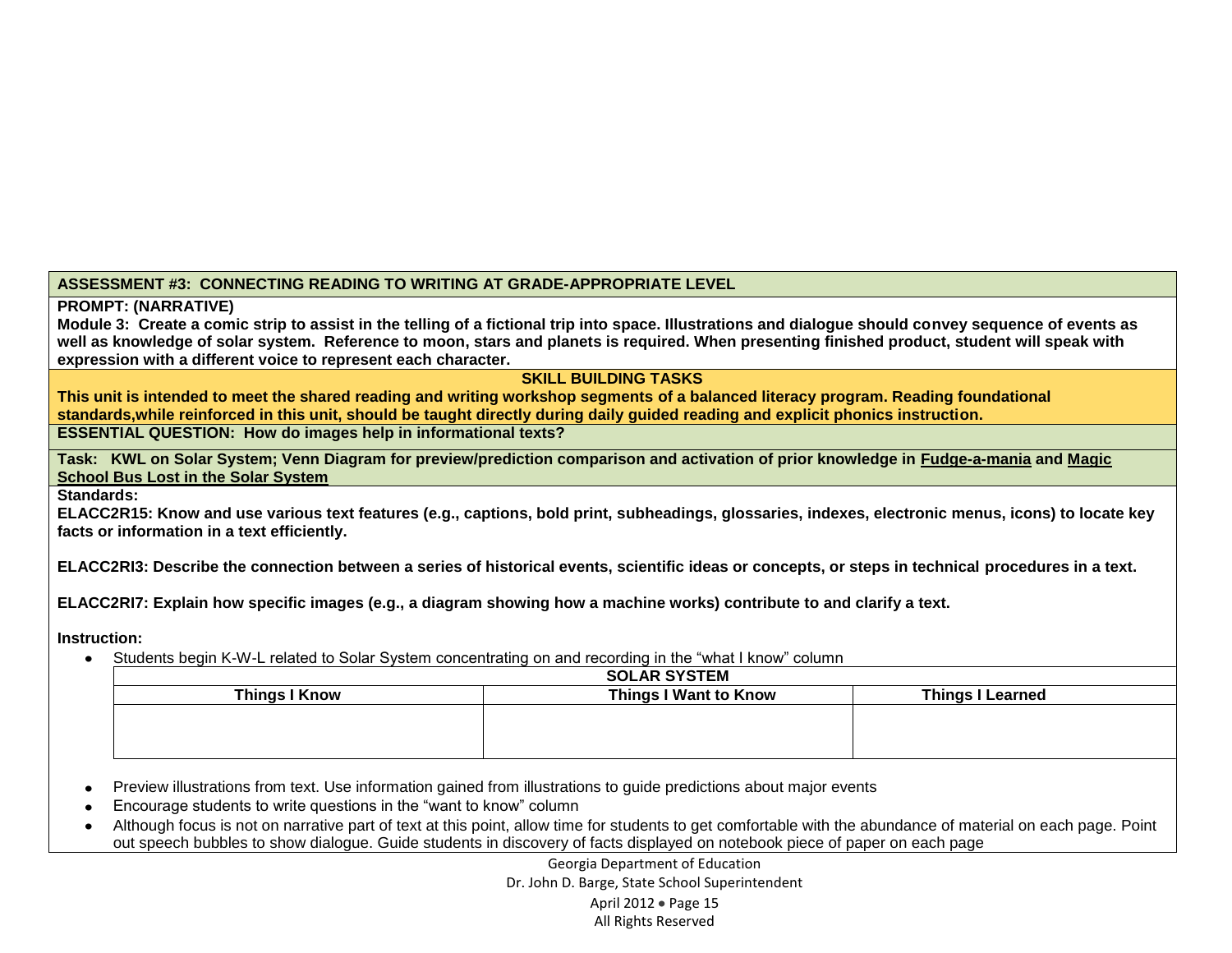- Use Venn Diagram to show similarities and differences in appearance/organization of Magic School Bus Lost in the Solar System and Fudge-a-Mania
- Students make T-Chart with left column labeled "Same" and right column labeled "Different." List similarities and differences of Magic School Bus Lost in  $\bullet$ the Solar System and Fudge-a-Mania

#### **ESSENTIAL QUESTION: What are essential pieces in a new piece of narrative writing?**

### **Task: intro culminating task, preview of rubric**

**Standards:** 

**ELACC2W5: With guidance and support from adults and peers, focus on a topic and strengthen writing as needed by revising and editing. a. May include prewriting.** 

**ELACC2W6: With guidance and support from adults, use a variety of digital tools to produce and publish writing, including in collaboration with peers.** 

**ELACC2SL1: Participate in collaborative conversations with diverse partners about** *grade 2 topics and texts* **with peers and adults in small and larger groups.** 

**c. Ask for clarification and further explanations needed about the topics and texts under discussion.**

#### **Instruction:**

- Display assessment prompt. Read prompt and discuss each part in detail. Provide opportunities for students to ask questions for clarity in expectations.  $\bullet$
- Discuss expectations from each area on rubric. Students restate item on rubric in their own words with a partner. The other partner responds by completing this statement: "What I think you said is …….."
- Students are encouraged to ask questions if needed
- Review story elements (characters, setting, plot, sequence of events) required in narrative writing (Again, encourage questioning)  $\bullet$
- Students change partners and have informal conversation about challenges of upcoming task
- In whole group, teacher records ideas (Wordsplash) as group brainstorms and possible  $\bullet$  .
- In whole group, conclude by asking students to complete a "ticket out the door" to provide teacher feedback on ideas of types of information and supplies  $\bullet$ needed to assist in working on project

#### **ESSENTIAL QUESTION: How does a reader determine important information?**

#### **Task: Identifying main topics from text**

**Standards:**

**ELACC2RI3: Describe the connection between a series of historical events, scientific ideas or concepts, or steps in technical procedures in a text**

**ELACC2R12: Identify the main topic of a multi-paragraph text as well as the focus of specific paragraphs within the text**

**ELACC2L2: Demonstrate command of the conventions of standard English capitalization, punctuation, and spelling when writing.**

**a. Capitalize holidays, product names, and geographic names.**

#### **Instruction:**

- Read narrative part (center top part) of page 4 of The Magic School Bus Lost in the Solar System. Then read explanation on left side of page entitled "What is the Solar System?"
- Students identify each part of solar system by labeling each on tab of premade flipbooks (5 tabs are needed on students' flipbooks- sun, planets, moon,

Georgia Department of Education Dr. John D. Barge, State School Superintendent April 2012 • Page 16 All Rights Reserved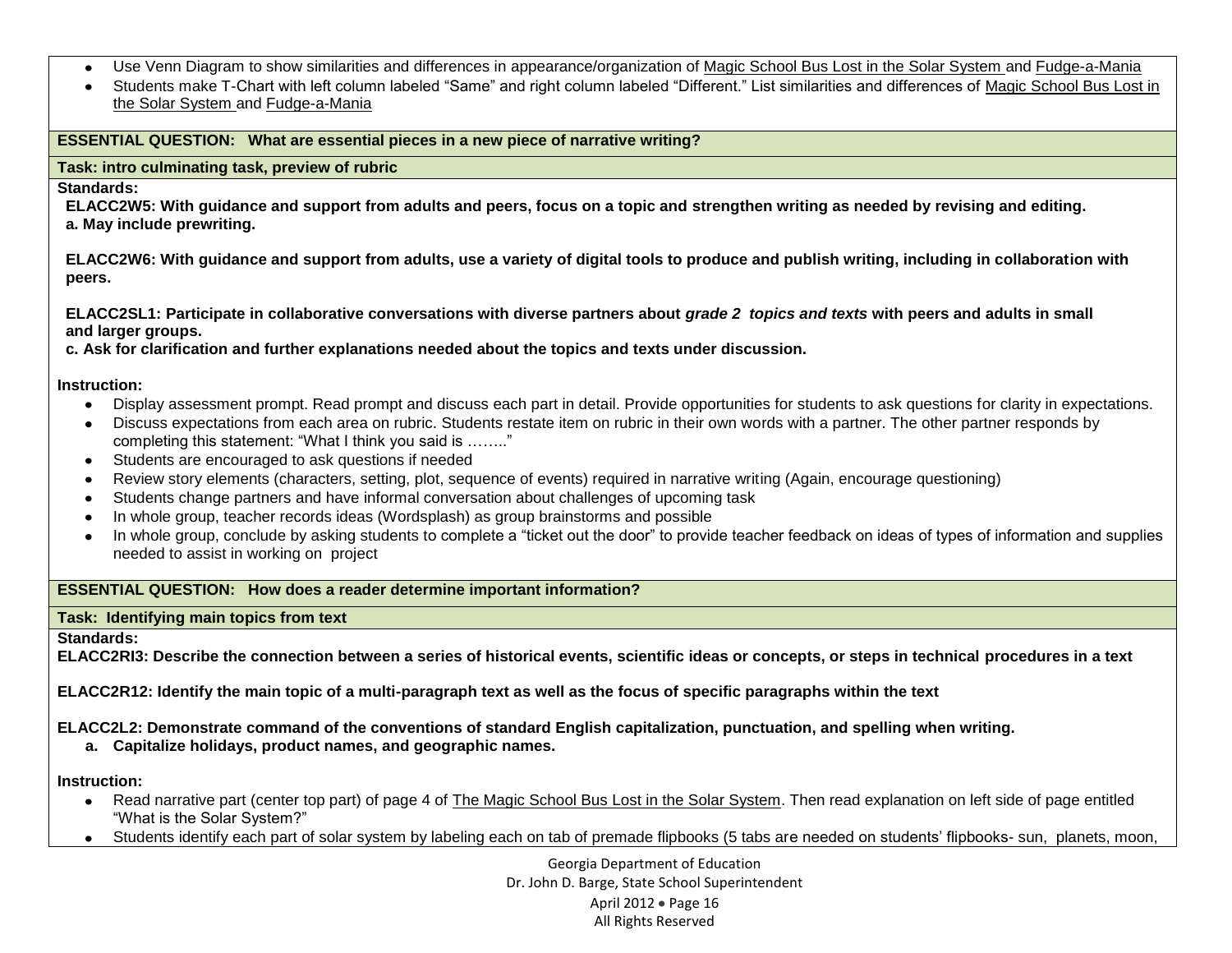asteroids, comets) Directions for flipbook: <http://www.netc.org/classrooms@work/classrooms/fernan/images/makeflipbook.pdf>

Emphasize use of capitals with names of planets  $\bullet$ 

Suggestion: Paste the following table on students' Planets page to assist in organizing information (INFORMATION WILL BE ADDED TO TABLE LATER!)

| <b>PLANETS</b> | <b>DESCRIPTION</b> | <b>INTERESTING FACT</b> |
|----------------|--------------------|-------------------------|
| <b>Mercury</b> |                    |                         |
| <b>Venus</b>   |                    |                         |
| Earth          |                    |                         |
| <b>Mars</b>    |                    |                         |
| Jupiter        |                    |                         |
| <b>Saturn</b>  |                    |                         |
| <b>Uranus</b>  |                    |                         |
| <b>Neptune</b> |                    |                         |
| Pluto          |                    |                         |

- Introduce song "The Family of the Sun" (tune of Farmer in the Dell)<http://www.canteach.ca/elementary/songspoems34.html>
- Summarize with discussion of relationship between parts of solar system
- With a partner, use tabs on flipbook to review parts of solar system

# **ESSENTIAL QUESTION: Why do informational texts have charts and diagrams?**

#### **Task: T-chart of night and day**

**Standards:** 

**ELACC2L4: Determine or clarify the meaning of unknown and multiple-meaning words and phrases based on grade 2 reading and content, choosing flexibly from an array of strategies.**

**b. Determine the meaning of the new word formed when a known prefix is added to a known word (e.g.,** *happy/unhappy, tell/retell***).**

**c. Use a known root word as a clue to the meaning of an unknown word with the same root (e.g., addition, additional).**

**ELACC2RF3: Know and apply grade-level phonics and word analysis skills in decoding words d.decode words with common prefixes and suffixes**

**ELACC2L1: Demonstrate command of the conventions of standard English grammar and usage when writing or speaking (use adjectives and adverbs)**

**Instruction:** 

- Refer back to students' flipbook to review parts of solar system (songs from previous task is also option for review)
- Summarize first page The Magic School Bus Lost in the Solar System before continuing reading of page 5-7 (read narrative text from center of page before reading factual information and student dialogue from outer parts of page)
- As new vocabulary word "planetarium" is approached, model use of root words to help with determining meaning of words
- Identify other words with prefixes or suffixes from previous pages (Ex: weirder, weirdest (pg 6), started, driving, talked, buses (pg 7)  $\bullet$ (These words can be added to Prefix/Suffix chart from earlier task)
- After reading information about day and night, discuss differences in day and night.

Georgia Department of Education Dr. John D. Barge, State School Superintendent April 2012 · Page 17 All Rights Reserved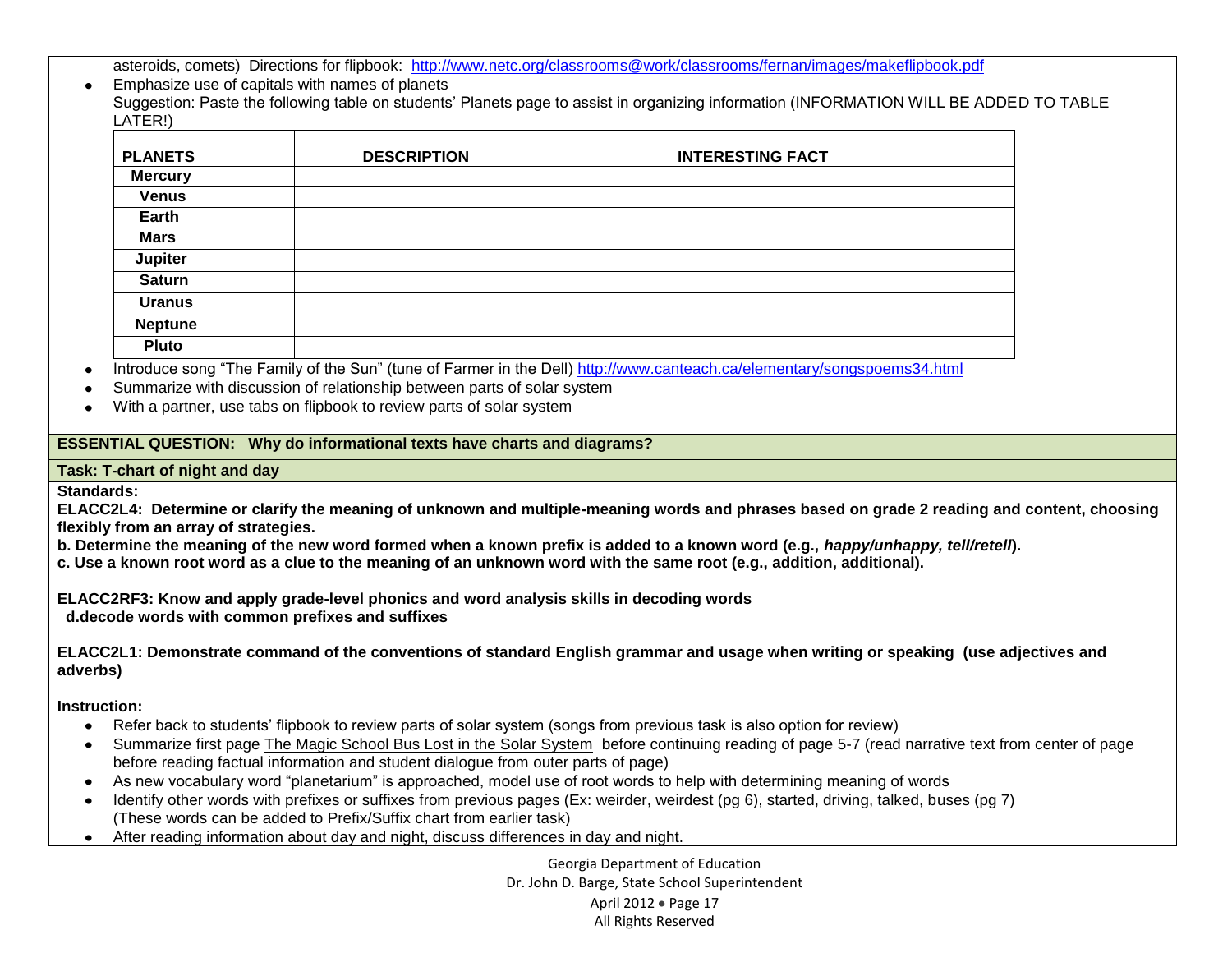- Ask students to describe different items seen in book, and remind them that words that describe people, places and things are called adjectives  $\bullet$
- In journals, students complete t-chart contrasting day and night (require adjectives)  $\bullet$

### **ESSENTIAL QUESTION: How can familiar words help with unfamiliar words?**

### **Task: Word Sort (compound words vs. non-compound words); record information from text**

#### **Standards:**

**ELACC1RF4: Read with sufficient accuracy and fluency to support comprehension.**

**b. Use context to confirm or self-correct word recognition and understanding, rereading as necessary.**

**ELACC2L4:Determine or clarify the meaning of unknown and multiple-meaning words and phrases based on grade 2 reading and content, choosing flexibly from an array of strategies** 

**c. use a known root word as a clue to the meaning of an unknown word with the same root**

**d. Use knowledge of the meaning of individual words to predict the meaning of compound words**

**ELACC2RI4: Determine the meanings of words and phrases in a text relevant to a grade 2 topic or subject area**

**NETS-3 Students apply digital tools to gather, evaluate, and use information**

- **a. plan strategies to guide inquiry**
- **b. locate, organize, analyze, evaluate, synthesize, and ethically use information from a variety of sources and media**

#### **Instruction:**

- Review events leading up to page 8 in The Magic School Bus Lost in the Solar System  $\bullet$
- Show index cards with following words from text pages 8 to 11: planetarium, something, atmosphere, spaceships, gravity, astronauts, bathroom,  $\bullet$ everything
- Identify root words in each, and relate root word to definition of word (**planet**arium, **spaceship**s, **astronaut**s)
- Lead students into realization that some of the words are compound words, and some are not.  $\bullet$
- Classify words (compounds/non-compounds)  $\bullet$
- Allow time to add more words to each group
- Introduce new vocabulary from upcoming pages, including words from table (below)  $\bullet$
- Instruct students to listen and look for the words in the text  $\bullet$
- As a group, read pages 8 to 11  $\bullet$
- As new vocabulary is introduced, model use of context clues to aid in constructing meaning
- Model locating definition of "solar system" or "space" from traditional dictionary, on-line dictionary, non-fiction book (index/glossary), internet search, etc.  $\bullet$
- Randomly assign each child one of vocabulary words. Students are asked to find definition of given word from a variety of resources.  $\bullet$
- Students write word and definition on an index card "Ticket Out the Door" to record definition  $\bullet$  .
- Summarize with collaborative effort in filling out table (below)
- Allow time for students to add new information to "What I Learned" part of KWL chart

| <b>WORD</b>       | asteroid | comets | :ronomv<br>ast | atmosphere | Gravitv |
|-------------------|----------|--------|----------------|------------|---------|
| <b>DEFINITION</b> |          |        |                |            |         |
|                   |          |        |                |            |         |

Georgia Department of Education Dr. John D. Barge, State School Superintendent April 2012 • Page 18 All Rights Reserved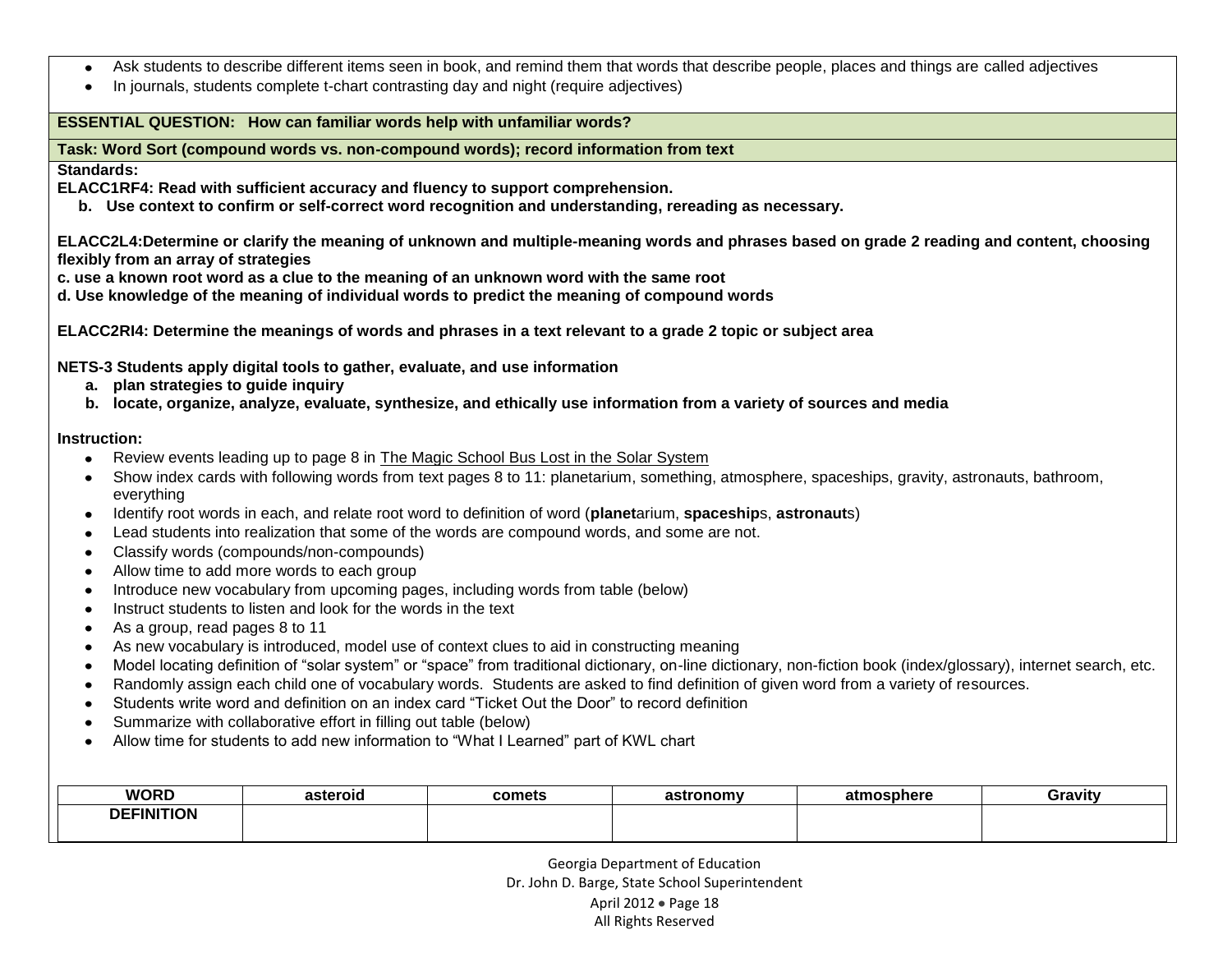| <b>EXAMPLE/KEY</b><br><b>WORDS</b>                                                                                                                                                                                                                                                                                                                                                                                                                                                                                                                                                                                                                                               |  |  |                                                                                                                  |  |  |
|----------------------------------------------------------------------------------------------------------------------------------------------------------------------------------------------------------------------------------------------------------------------------------------------------------------------------------------------------------------------------------------------------------------------------------------------------------------------------------------------------------------------------------------------------------------------------------------------------------------------------------------------------------------------------------|--|--|------------------------------------------------------------------------------------------------------------------|--|--|
|                                                                                                                                                                                                                                                                                                                                                                                                                                                                                                                                                                                                                                                                                  |  |  |                                                                                                                  |  |  |
|                                                                                                                                                                                                                                                                                                                                                                                                                                                                                                                                                                                                                                                                                  |  |  |                                                                                                                  |  |  |
| *ASSESSMENT OPPORTUNITY                                                                                                                                                                                                                                                                                                                                                                                                                                                                                                                                                                                                                                                          |  |  |                                                                                                                  |  |  |
|                                                                                                                                                                                                                                                                                                                                                                                                                                                                                                                                                                                                                                                                                  |  |  | ESSENTIAL QUESTION: Where and how can readers gain additional information about a topic of interest?             |  |  |
| <b>Task: Gather facts about moon</b>                                                                                                                                                                                                                                                                                                                                                                                                                                                                                                                                                                                                                                             |  |  |                                                                                                                  |  |  |
| Standards:<br>ELACC2L1: Demonstrate command of the conventions of standard English grammar and usage when writing or speaking.<br>e. Use adjectives and adverbs, and choose between them depending on what is to be modified.                                                                                                                                                                                                                                                                                                                                                                                                                                                    |  |  |                                                                                                                  |  |  |
| ELACC2R4: Describe how words and phrases (e.g., regular beats, alliteration, rhymes, repeated lines) supply rhythm and meaning in a story, poem,<br>or song.                                                                                                                                                                                                                                                                                                                                                                                                                                                                                                                     |  |  |                                                                                                                  |  |  |
|                                                                                                                                                                                                                                                                                                                                                                                                                                                                                                                                                                                                                                                                                  |  |  | ELACC2RI6: Identify the main purpose of a text, including what the author wants to answer, explain, or describe. |  |  |
|                                                                                                                                                                                                                                                                                                                                                                                                                                                                                                                                                                                                                                                                                  |  |  | ELACC2W8: Recall information from experiences or gather information from provided sources to answer a question.  |  |  |
| Instruction:<br>Read page 12 and 13 of The Magic School Bus Lost in the Solar System<br>Paraphrase information gained by having students discuss facts with a partner<br>Read poems "The Changing Moon" and "Moon" (both by Meisha Goldish) (http://www.canteach.ca/elementary/songspoems34.html)<br>٠<br>Analyze poem (beat, rhymes, rhythm, main idea)<br>Reread poems multiple time to allow students to experience the rhythm<br>Ask students to share facts about poem related to moon<br>After reading facts about moon from right side of page 13, have students write fact in flip book on "moon" page in flipbook (suggest using adjectives to<br>٠<br>enhance writing) |  |  |                                                                                                                  |  |  |
| ESSENTIAL QUESTION: Where and how can readers gain additional information about a topic of interest?                                                                                                                                                                                                                                                                                                                                                                                                                                                                                                                                                                             |  |  |                                                                                                                  |  |  |
| Task: Gather facts about sun                                                                                                                                                                                                                                                                                                                                                                                                                                                                                                                                                                                                                                                     |  |  |                                                                                                                  |  |  |
| <b>Standards:</b><br>ELACC2RI2: Identify the main topic of a multi-paragraph text as well as the focus of specific paragraphs within the text                                                                                                                                                                                                                                                                                                                                                                                                                                                                                                                                    |  |  |                                                                                                                  |  |  |
| ELACC2SL2: Recount or describe key ideas or details from written texts read aloud or information presented orally or through other media.                                                                                                                                                                                                                                                                                                                                                                                                                                                                                                                                        |  |  |                                                                                                                  |  |  |
| ELACC2RL4: Describe how words and phrases (e.g., regular beats, alliteration, rhymes, repeated lines) supply rhythm and meaning in a story, poem,<br>or song.                                                                                                                                                                                                                                                                                                                                                                                                                                                                                                                    |  |  |                                                                                                                  |  |  |
| Instruction:<br>Continue reading pages 14 and 15 about the sun from Magic School Bus Lost in the Solar System<br>Orally share new information gained from text<br>$\bullet$                                                                                                                                                                                                                                                                                                                                                                                                                                                                                                      |  |  |                                                                                                                  |  |  |

Georgia Department of Education Dr. John D. Barge, State School Superintendent April 2012 · Page 19 All Rights Reserved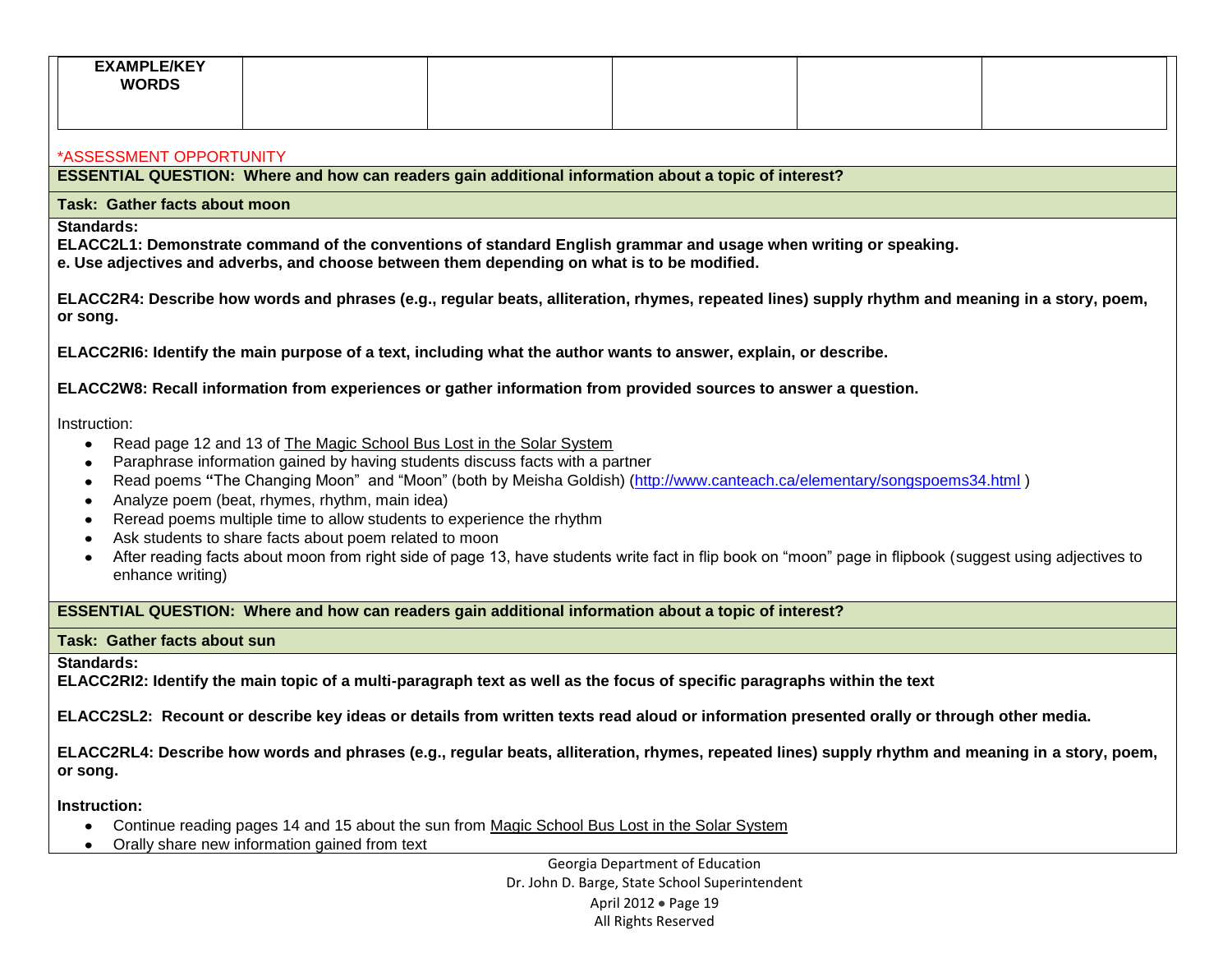- Display and read "Shooting Star" poem by Meisha Goldish) [\(http://www.canteach.ca/elementary/songspoems34.html](http://www.canteach.ca/elementary/songspoems34.html) )  $\bullet$
- Analyze poem (beat, rhymes, rhythm, main idea)
- Ask students to share facts about poem related to the sun
- After reading facts about sun, have students write fact in flip book on "sun" page

# **ESSENTIAL QUESTION: How do informational texts about same topic compare?**

**Task: Venn diagram comparison of two books about sun**

#### **Standards:**

**ELACC2RI2: Identify the main topic of a multi-paragraph text as well as the focus of specific paragraphs within the text**

**ELACC2RI9: Compares and contrast the most important points presented by two texts on the same topic**

**ELACC2SL2: Recount or describe key ideas or details from written texts read aloud or information presented orally or through other media.**

**ELACC2RL4: Describe how words and phrases (e.g., regular beats, alliteration, rhymes, repeated lines) supply rhythm and meaning in a story, poem, or song.** 

**Instruction:** 

- Review information from pages 14 and 15 about the sun from Magic School Bus Lost in Space
- Reread "Shooting Star" poem by Meisha Goldish) [\(http://www.canteach.ca/elementary/songspoems34.html\)](http://www.canteach.ca/elementary/songspoems34.html), reminding students to experience/enjoy the rhythm
- Show students Sun Up, Sun Down by Gail Gibbons and The Sun: Our Very Own Star
- Compare/contrast appearance (including specific parts of book-Table of contents, index, glossary with The Sun: Our Very Own Star)
- Model labeling of parts of Venn diagram as two texts are compared
- Tell students that following the reading of the two texts, small groups (3-4) will complete chart size Venn diagram to show similarities and differences between the two texts
- In whole group, small groups' share a piece of information from their chart until all groups have had a chance to orally share
- Give students opportunity to add facts about sun to flipbook

ASSESSMENT OPPORTUNITY

ESSENTIAL QUESTION: How do authors use setting to give information?

Task: Analyze setting from text; design setting to convey information to reader

Standards:

**ELACC2L1: Demonstrate command of the conventions of standard English grammar and usage when writing or speaking.**

**e. Use adjectives and adverbs, and choose between them depending on what is to be modified**

**ELACC2RL2: Recount stories, including fables and folktales from diverse cultures, and determine their central message, lesson, or moral.**

**ELACC2W3: Write narratives in which they recount a well-elaborated event or short sequence of events, include details to describe actions, thoughts, and feelings, use temporal words to signal event order, and provide a sense of closure.** 

> Georgia Department of Education Dr. John D. Barge, State School Superintendent April 2012 • Page 20 All Rights Reserved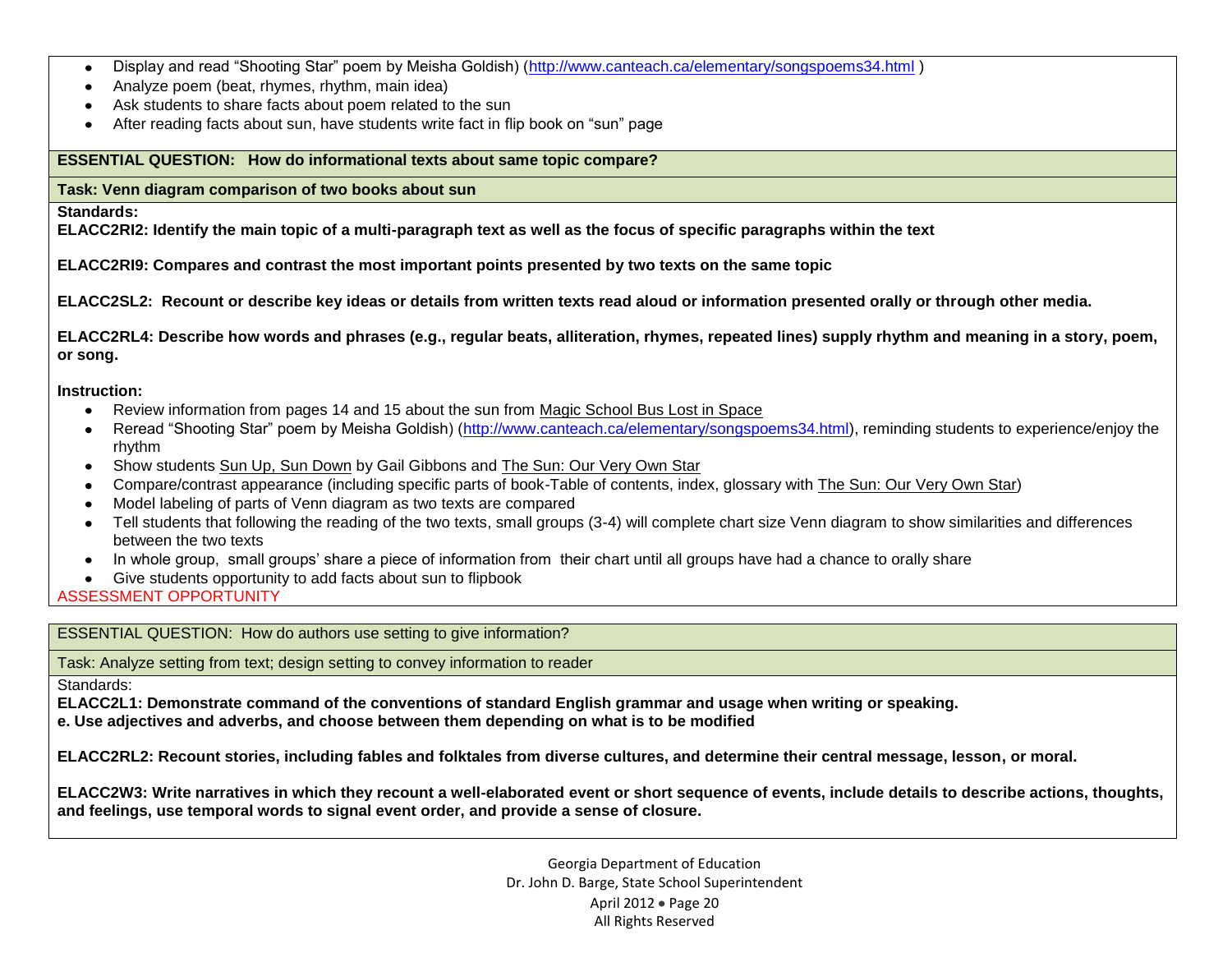Instruction:

- Review facts moon as recorded in student flipbooks, (songs and poems from earlier in unit could be used for review)  $\bullet$
- Show Moonstick: the seasons of the Sioux by Eve Bunting and make group observations of the Sioux culture shown in illustrations. Use illustrations to emphasize the importance of nature to this culture
- Introduce title on each page during pre-reading (all titles involve moon)
- While reading, model use of phrases including an adjective followed by a noun to describe content on each page (ex: yellow leaves, blue sky)  $\bullet$
- After reading Moonstick aloud, discuss the importance of changes in nature and the connection to the moon
- Give small groups (3 or less) an excerpt from the story. Group's task is to determines time of year by constructing meaning from text, illustrations and  $\bullet$ context clues
- Each group designs an illustration to support their decision in the season of year represented in text. Descriptive phrases are to be used when presenting to whole group
- Prewriting Activity: On journal page, students illustrate their favorite season of the year
- Use same "Hamburger" strategy for organizing narrative writing to tell a story involving a character and a sequence of events in the setting described in prewriting season
- After conferencing with adult, revise and edit as needed

ASSESSMENT OPPORTUNITY

**ESSENTIAL QUESTION: How is informational text different from narrative text?**

# **Task: Record facts in flipbook**

**Standards:**

**ELACC2R17: Explain how specific images contribute to and clarify a text.**

**ELACC2W8: Recall information from experiences or gather information from provided sources to answer a question.**

**ELACC2L1e. Use adjectives and adverbs, and choose between them depending on what is to be modified.**

**Instruction:** 

- After reviewing parts of Solar System (with aid of students' flipbooks), reread page 15 from The Magic School Bus Lost in the Solar System
- Continue reading pages 16 to 23, with same pattern of reading narrative part before reading the informational text on each page
- Point out descriptive words while reading. Model addition of adjectives in oral sentences.  $\bullet$
- As each information on each planet is provided, allow time for students to add an interesting fact planet page in flipbook
- Allow illustrations to enhance retention of information
- Require use of adjectives when writing facts in flipbooks

**ESSENTIAL QUESTION: What are different ways of gaining information from texts?** 

# **Task: Record facts in flipbook**

**Standards:** 

**ELACC2RL4: Describe how words and phrases supply rhythm and meaning in a story, poem or song.**

**ELACC2R17: Explain how specific images contribute to and clarify a text.**

Georgia Department of Education Dr. John D. Barge, State School Superintendent April 2012 • Page 21 All Rights Reserved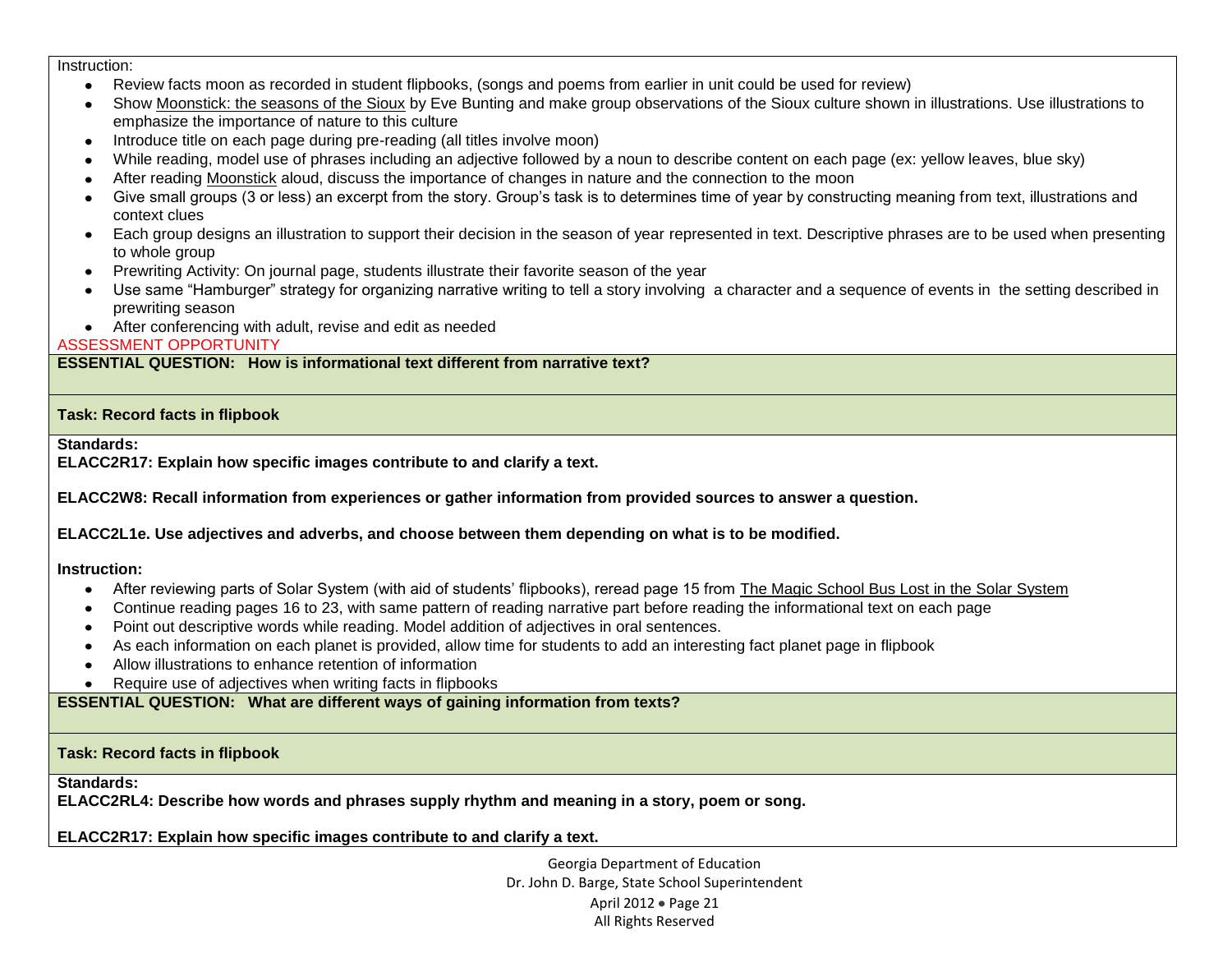# **ELACC2W8: Recall information from experiences or gather information from provided sources to answer a question.**

# **ELACC2L1e. Use adjectives and adverbs, and choose between them depending on what is to be modified.**

# **Instruction:**

- Sing song "The Family of the Sun" (tune of Farmer in the Dell)<http://www.canteach.ca/elementary/songspoems34.html>
- Students compare flipbook from Fudge-a-mania and flipbook from Magic School Bus Lost in the Solar System. (Tabs from Fudge-a-mania name parts of family and pages provide information about each part and tabs from Magic School Bus Lost in the Solar System show parts of solar system and provide information about each part)
- Emphasize rhythm when song is read, and remind students that a song is a poem with music
- Use flipbooks to review parts of Solar System, (incorporate oral use of adjectives)
- Continue reading with whole group page 24 to page 32, stopping to add fact about each planet in flipbook
- Require adjectives when writing facts in flipbooks
- In summary use song as a poem by having choral reading of words from the song (without singing). Experience the rhythm as words are read.
- "Ticket Out the Door"- Talk to partner about his/her place in solar system and in family

DIFFERENTIATION: Words of song can be used for teaching of foundational skills

# **ESSENTIAL QUESTION: How is writing used for different purposes?**

# **Task: Design a postcard from space**

**Standards:**

**ELACC2L2: Demonstrate command of the conventions of standard English capitalization, punctuation, and spelling when writing.**

- **a. Capitalize holidays, product names, and geographic names.**
- **b. Use commas in greetings and closings of letters.**

**ELACC2W5: With guidance and support from adults and peers, focus on a topic and strengthen writing as needed by revising and editing. a. May include prewriting.** 

 **ELACC2W8: Recall information from experiences or gather information from provided sources to answer a question.**

# **Instruction:**

- While reading a message to Mrs. Frizzle (from Magic School Bus Lost in the Solar System ) focus on where commas are to be used in the message part of the post card, required parts of address, and proper capitalization and punctuation
- On an oversized model of a post card, model process of writing a post card in response to Mrs. Frizzle's postcard.
- Model correct capitalization and punctuation as postcard is written  $\bullet$
- Finish reading The Magic School Bus Lost in the Solar System
- Read Postcards from Pluto: A Tour of the Solar System aloud  $\bullet$
- Discuss connection to Postcards from Pluto: A Tour of the Solar System with The Magic School Bus Lost in the Solar System  $\bullet$
- On one side of postcard sized piece of paper, students draw a picture to show favorite part of Magic School Bus Lost in the Solar System  $\bullet$
- Use other side of index card to write message to Mrs. Frizzle explaining illustration from other side

Georgia Department of Education Dr. John D. Barge, State School Superintendent April 2012 • Page 22 All Rights Reserved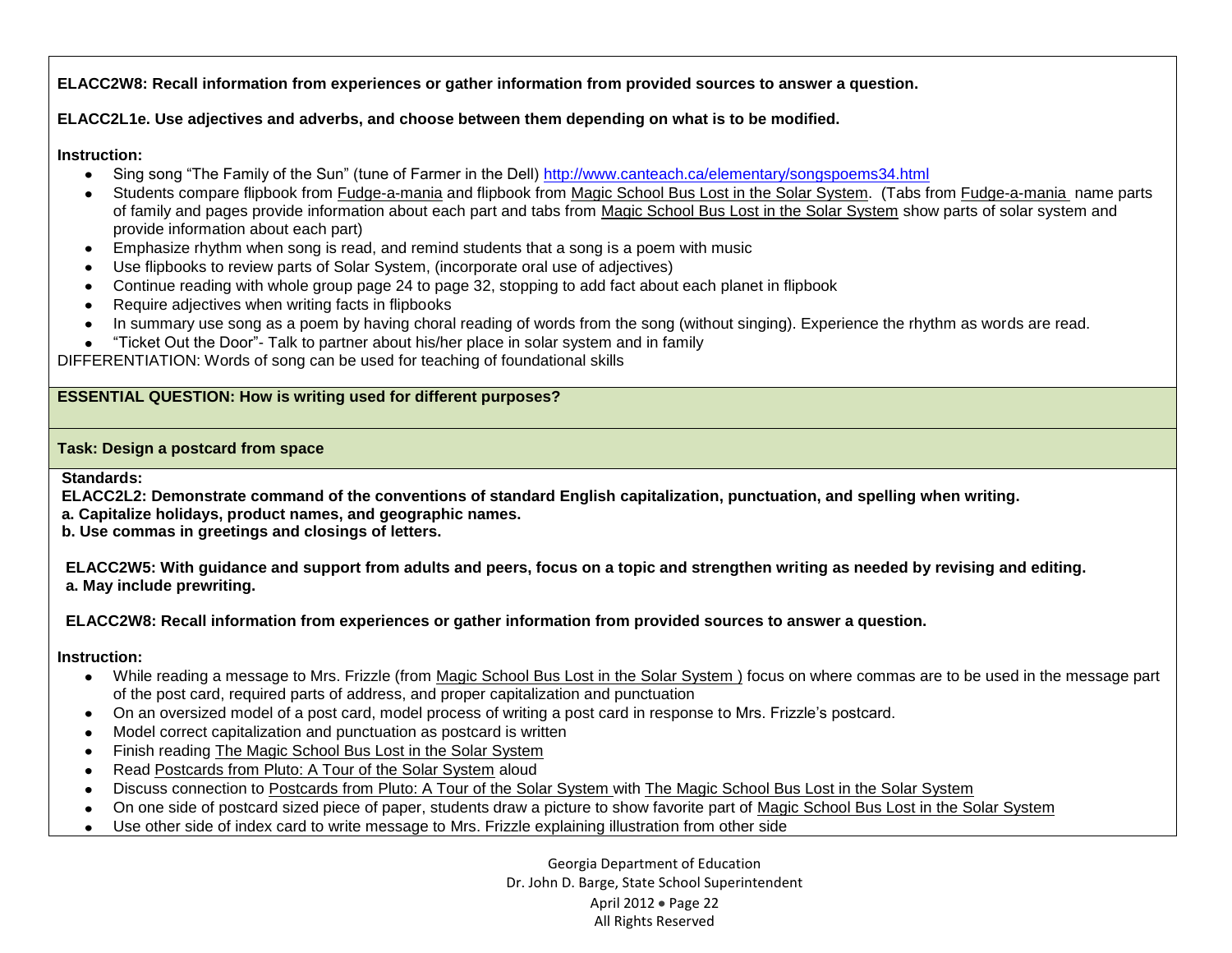- $\bullet$ Include name and address
- Edit and revise for correct capitalization and punctuation
- ASSESSMENT OPPORTUNITY

**ESSENTIAL QUESTION: What would you expect to see and do if you went on a trip into space? What would happen first? Next? Last?**

**Task: (COLLABORATIVE PROJECT): plan presentations in small groups/ share responsibility of work, publish group project/ peer evaluation (Glow/Grow)**

**Standards:** 

**ELACC2SL1: Participate in collaborative conversations with diverse partners about grade 2 topics and texts with peers and adults in small and larger groups.**

**a.Follow agreed-upon rules for discussions (e.g., gaining the floor in respectful ways, listening to others with care, speaking one at a time about the topics and texts under discussion).**

**b. Build on others' talk in conversations by linking their comments to the remarks of others.**

**c. Ask for clarification and further explanation as needed about the topics and texts under discussion.**

**ELACC2SL2: Recount or describe key ideas or details from written texts read aloud or information presented orally or through other media.**

**ELACC2SL3: Ask and answer questions about what a speaker says in order to clarify comprehension, gather additional information, or deepen understanding of a topic or issue.**

**ELACC2SL4: Tell a story or recount an experience with appropriate facts and relevant, descriptive details, speaking audibly in coherent sentences.**

**ELACC2SL5: Create audio recordings of stories or poems; add drawings or other visual displays to stories or recounts of experiences when appropriate to clarify ideas, thoughts, and feelings.**

**ELACC2SL6: Produce complete sentences when appropriate to task and situation in order to provide requested detail or clarification. (See grade 2**

**ELACC2W3: Write narratives in which they recount a well-elaborated event or short sequence of events, include details to describe actions, thoughts, and feelings, use temporal words to signal event order, and provide a sense of closure.**

**ELACC2W7: Participate in shared research and writing projects.**

Instruction:

- Use rubric to guide discussion of expectations
- Put students in groups of 3 or 4
- Prewriting Activities
	- a) Brainstorm characters, setting, and plot
	- b) Collaborate to plan 4 major events (first, next, then and last)
	- c) Group members assign responsibilities of presenting each event
	- d) After assigning particular event, research a new fact related to setting of event to be included in final presentation
	- e) Remind students that each event should be written in narrative form and illustrated, and proof of research should be evident
	- f) Incorporate technology (Photostory or Glogster) to produce final product to be shared with classmates
	- g) Self and peer evaluation following presentation with rubric used as guide

Georgia Department of Education Dr. John D. Barge, State School Superintendent April 2012 • Page 23 All Rights Reserved